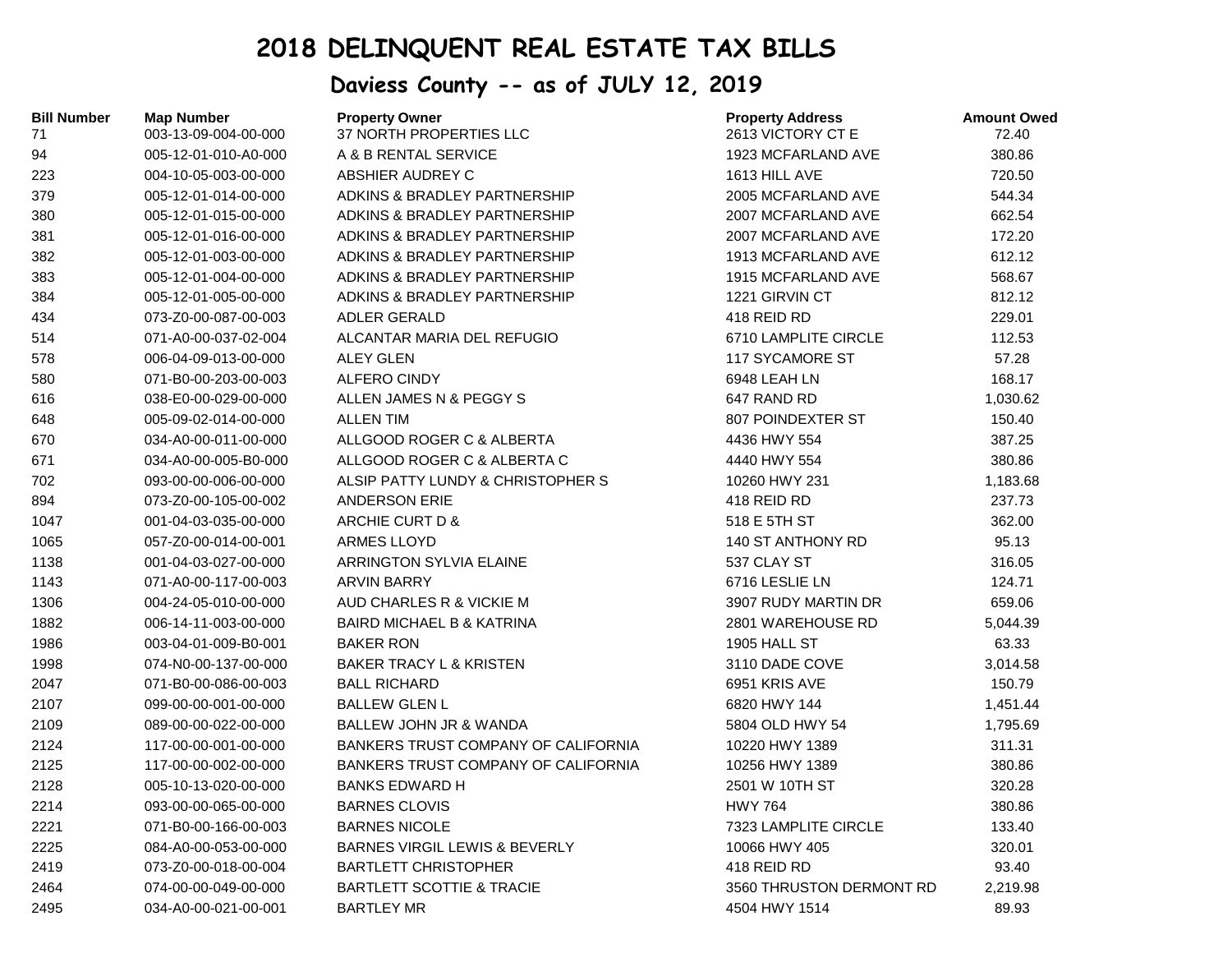| 2503 | 003-05-02-008-00-000 | <b>BASHAM ALLEN D JR</b>                   | 1836 CHURCHILL DR           | 269.49   |
|------|----------------------|--------------------------------------------|-----------------------------|----------|
| 2520 | 073-Z0-00-138-00-005 | <b>BASHAM JAMES</b>                        | 418 REID RD                 | 197.75   |
| 2608 | 071-B0-00-067-00-002 | <b>BAXTER MORGAN</b>                       | 6938 LESLIE LN              | 185.57   |
| 2783 | 093-00-00-045-00-000 | <b>BELCHER ANNA FAYE</b>                   | 11300 HWY 231               | 1,457.15 |
| 2811 | 002-08-06-014-00-000 | <b>BELCHER TRACY</b>                       | 1511 ALEXANDER AVE          | 274.92   |
| 2843 | 077-00-00-039-00-000 | <b>BELL BRENT L &amp; TRICIA</b>           | 6930 HWY 231                | 293.93   |
| 2867 | 130-A0-00-093-00-000 | <b>BELL LINWOOD</b>                        | <b>WALNUT ST</b>            | 595.92   |
| 3150 | 004-12-07-010-00-000 | <b>BESECKER STEPHEN L</b>                  | 1926 WESTVIEW DR            | 652.19   |
| 3425 | 005-03-05-015-00-000 | BISHOP DONALD SR & MILDRED                 | 1110 W 11TH ST              | 111.69   |
| 3487 | 075-00-00-066-01-001 | <b>BITTEL TONY</b>                         | 5349 MILLERS MILL RD        | 116.01   |
| 3658 | 128-00-00-021-02-000 | BLAN DAVID W & LENIAH R                    | 9206 JACK HINTON RD         | 1,141.91 |
| 3797 | 004-15-05-003-00-000 | <b>BLEDSOE ANTHONY RAY</b>                 | 2221 BITTEL RD              | 409.14   |
| 3903 | 002-10-03-050-00-000 | <b>BOARMAN DARYL &amp; TONYA</b>           | 1506 WING AVE               | 1,041.62 |
| 4078 | 005-08-02-003-00-000 | <b>BOLING IRVIN &amp; DEBBIE</b>           | 1210 WERNER AVE             | 250.77   |
| 4092 | 011-00-00-099-00-000 | <b>BOLING NAOMI</b>                        | <b>HWY 60 W</b>             | 50.49    |
| 4415 | 004-20-19-050-00-000 | <b>BOWLDS ALLYSON E</b>                    | 2227 TAMARACK RD            | 1,326.81 |
| 4476 | 005-13-03-003-00-000 | <b>BOWMAN CHRISTI A</b>                    | 3006 FLAMINGO AVE           | 352.33   |
| 4477 | 006-07-04-012-00-000 | <b>BOWMAN CHRISTI A</b>                    | 1915 W 3RD ST               | 491.97   |
| 4519 | 037-A0-00-030-00-000 | <b>BOYD STEPHEN W &amp; LORI A</b>         | 231 BON HARBOR COVE         | 2,861.63 |
| 4585 | 077-Z0-00-032-00-006 | <b>BRADEN KENNETH</b>                      | 6556 HWY 231                | 81.24    |
| 4597 | 005-12-01-013-00-000 | BRADLEY CHARLOTTE & LESTER ADKINS          | 2003 MCFARLAND AVE          | 172.20   |
| 4598 | 005-12-01-017-00-000 | BRADLEY CHARLOTTE & LESTER ADKINS          | 2011 MCFARLAND AVE          | 572.13   |
| 4631 | 004-13-02-001-00-000 | BRADLEY ROBERT A JR                        | 1560 ROOSEVELT RD           | 1,816.55 |
| 4632 | 003-03-04-006-00-000 | <b>BRADLEY ROBERT JR</b>                   | 1005 E 19TH ST              | 287.03   |
| 4636 | 005-12-01-006-00-000 | BRADLEY WILLIAM R & CHARLOTTE              | 1209 GIRVIN CT              | 890.33   |
| 4637 | 005-12-01-009-00-000 | BRADLEY WILLIAM R & CHARLOTTE &            | 1919 MCFARLAND AVE          | 669.48   |
| 4638 | 005-12-01-012-00-000 | <b>BRADLEY WILLIAM R &amp; CHARLOTTE F</b> | 2001 MCFARLAND AVE          | 563.43   |
| 4639 | 005-12-01-036-00-000 | BRADLEY WILLIAM R & CHARLOTTE F &          | 1201 OMEGA ST               | 177.00   |
| 4640 | 005-12-01-007-00-000 | BRADLEY WILLIAM R & CHARLOTTE J            | 1210 GIRVIN CT              | 655.61   |
| 4641 | 005-12-01-008-00-000 | BRADLEY WILLIAM R & CHARLOTTE J            | 1222 GIRVIN CT              | 641.69   |
| 4833 | 006-11-02-002-00-000 | <b>BRAY CHRISTOPHER &amp; LISA D</b>       | 237 EDWARDS ST              | 132.27   |
| 4839 | 042-A0-00-004-00-000 | <b>BRAY JOHN JR</b>                        | 7706 HWY 81                 | 449.86   |
| 4858 | 037-00-00-003-00-000 | <b>BREKK PROPERTIES LLC</b>                | <b>HARBOR CREST COVE</b>    | 1,669.34 |
| 4859 | 006-15-12-001-00-000 | <b>BREKK PROPERTIES LLC</b>                | 3615 W 2ND ST               | 3,858.52 |
| 4860 | 006-15-12-002-00-000 | <b>BREKK PROPERTIES LLC</b>                | 3709 W 2ND ST               | 2,728.27 |
| 4861 | 006-15-12-003-00-000 | <b>BREKK PROPERTIES LLC</b>                | 3721 W 2ND ST               | 1,841.47 |
| 4862 | 006-15-12-004-00-000 | <b>BREKK PROPERTIES LLC</b>                | 3727 W 2ND ST               | 2,432.68 |
| 4875 | 006-22-01-999-00-000 | <b>BREKK PROPERTIES LLC</b>                | <b>HILL POINTE CROSSING</b> | 1,212.03 |
| 5058 | 006-12-03-012-00-000 | <b>BROWN ANNIE G</b>                       | 2715 W 6TH ST               | 400.68   |
| 5084 | 005-11-14-012-00-000 | BROWN CARL LEE JR                          | 2428 W 7TH ST               | 248.94   |
| 5168 | 001-09-15-019-00-000 | <b>BROWN JIMMIE S</b>                      | 2029 E 10TH ST              | 872.94   |
| 5435 | 073-Z0-00-129-00-003 | <b>BRYANT ELAINE</b>                       | 418 REID RD                 | 98.63    |
| 5438 | 005-14-03-014-00-000 | BRYANT GEORGE W                            | 2829 WAYSIDE DR W           | 1,325.06 |
|      |                      |                                            |                             |          |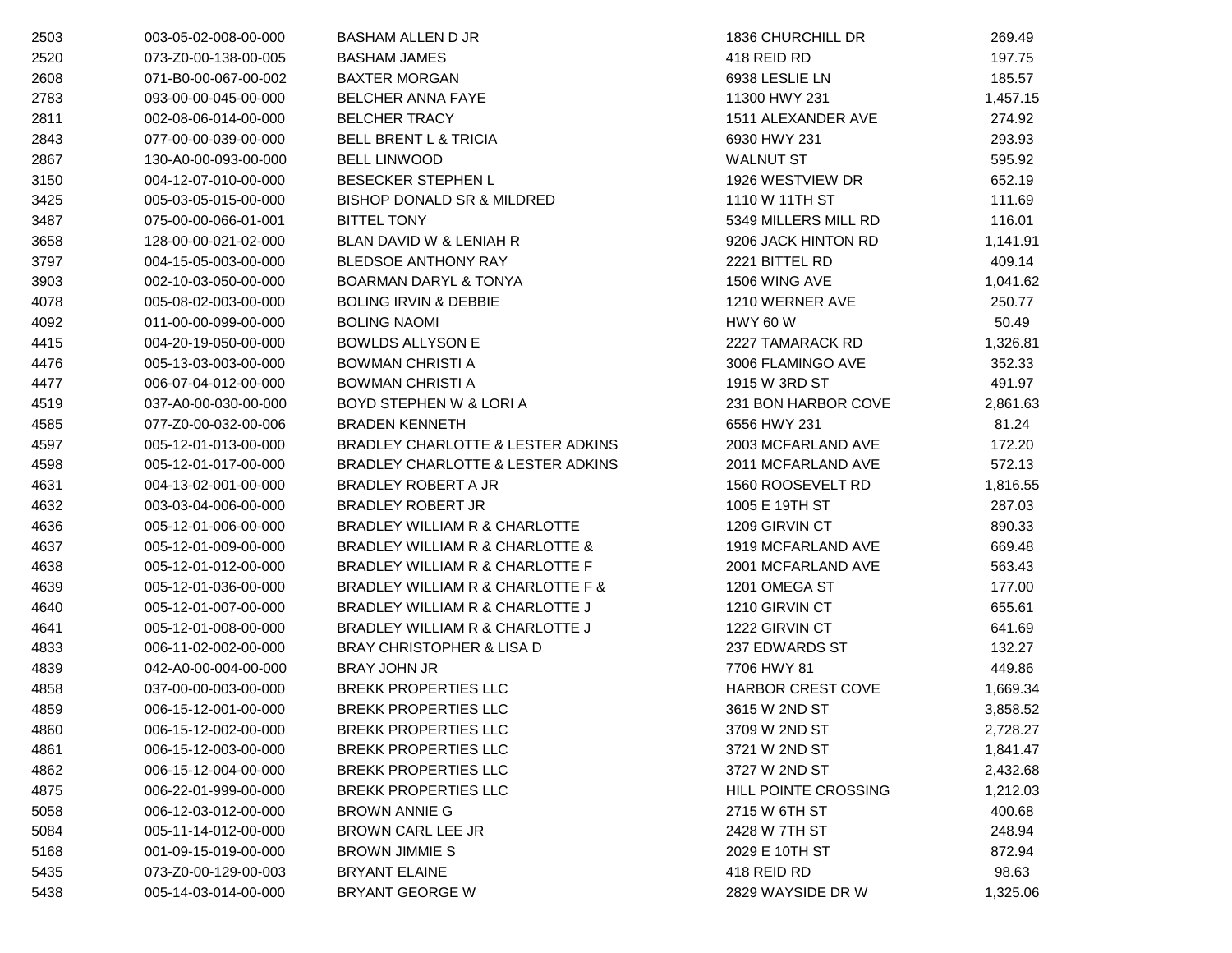| 5575  | 129-00-00-038-00-001 | <b>BULLINGTON RICKY</b>                 | 10929 HWY 764                 | 202.96    |
|-------|----------------------|-----------------------------------------|-------------------------------|-----------|
| 5615  | 006-06-11-006-00-000 | <b>BUNCH LARRY W &amp; VIRGINIA</b>     | 1427 W 5TH ST                 | 84.47     |
| 5681  | 002-05-09-014-00-000 | <b>BURDEN NORMA JEAN</b>                | 1107 HALL ST                  | 93.57     |
| 5698  | 042-A0-00-017-00-000 | BURDEN WILLIAM G & MELINDA REECE        | 7810 HWY 81                   | 272.50    |
| 6032  | 033-00-00-033-00-000 | <b>BYRNE MICHAEL A</b>                  | <b>HWY 554</b>                | 206.99    |
| 6056  | 041-A0-00-072-00-000 | C & D PROPERTY                          | 5403 GERALD DR                | 1,239.28  |
| 6057  | 004-25-02-023-00-000 | C & D PROPERTY                          | 2405 HAVILAND DR              | 1,474.59  |
| 6058  | 004-25-04-001-00-000 | C & D PROPERTY                          | 4403 MCINTIRE CROSSING        | 1,938.83  |
| 10135 | 030-D0-00-009-00-000 | C & O EXCHANGE LLC                      | 6542 HWY 56                   | 13,038.45 |
| 6408  | 005-11-12-002-00-000 | CALHOUN SCOTT                           | 618 OMEGA ST                  | 172.73    |
| 6575  | 059-00-00-030-02-000 | <b>CANARY JARED PATRICK &amp;</b>       | <b>HWY 431</b>                | 155.62    |
| 6576  | 059-00-00-030-03-000 | <b>CANARY JARED PATRICK &amp;</b>       | 11920 HWY 431                 | 754.70    |
| 6621  | 005-05-01-004-00-000 | <b>CAPPS DURBIN CRYSTAL</b>             | 520 FOUST AVE                 | 163.09    |
| 6624  | 005-05-01-003-00-000 | <b>CAPPS JOHNNY SR</b>                  | 516 FOUST AVE                 | 192.11    |
| 6662  | 005-11-17-009-00-000 | <b>CARDEN SHARON GAYLE</b>              | 2012 W 7TH ST                 | 138.29    |
| 6750  | 057-Z0-00-022-00-002 | <b>CARMEN ANGELA A</b>                  | 140 ST ANTHONY RD             | 81.24     |
| 6768  | 006-07-03-021-00-000 | CARMON OVA L & NANCY HAYES              | 2006 W 3RD ST                 | 377.11    |
| 6772  | 120-00-00-040-00-000 | <b>CARMON ROGER DAMON &amp; SABRINA</b> | 8725 JACK HINTON RD           | 1,152.33  |
| 6794  | 077-00-00-015-00-000 | <b>CARPENTER DEBBIE L</b>               | 6596 HWY 231                  | 851.55    |
| 6873  | 005-09-02-005-00-000 | <b>CARRICO M V</b>                      | <b>GEORGE ST</b>              | 81.47     |
| 6925  | 002-08-03-004-00-000 | CARSTON MANAGEMENT INC                  | 1714 LEITCHFIELD RD           | 268.31    |
| 6941  | 004-20-18-012-00-000 | <b>CARTER DAVID &amp; SONDRA</b>        | 3617 WINCHESTER DR            | 869.47    |
| 7069  | 071-A0-00-061-00-003 | <b>CASSADY NATACHIA</b>                 | 6824 LAMPLITE CIRCLE          | 672.44    |
| 7224  | 006-10-10-024-A0-000 | CAVE LARRY S SR                         | 2410 FRENCH ST                | 97.18     |
| 7225  | 006-10-10-024-B0-000 | <b>CAVE LARRY SR</b>                    | 2408 FRENCH ST                | 119.58    |
| 7371  | 085-00-00-022-00-000 | <b>CECIL MICHAEL</b>                    | 7739 HWY 2830                 | 814.99    |
| 7372  | 132-00-00-001-00-002 | <b>CECIL MICHAEL</b>                    | 12337 INDIAN HILL RD          | 116.01    |
| 7600  | 001-03-04-014-00-000 | CHAVEZ NORMA RANEY                      | 229 E 7TH ST                  | 374.07    |
| 7616  | 001-00-00-015-00-000 | CHENAULT JOYCE                          | 9891 HULSEY LP                | 102.66    |
| 7665  | 003-21-01-029-00-000 | <b>CHISM PATRICIA L</b>                 | 2650 EPWORTH LN               | 589.29    |
| 7721  | 073-Z0-00-004-00-007 | <b>CHRISTIE MARK</b>                    | 418 REID RD                   | 234.28    |
| 7740  | 062-A0-00-054-00-000 | CHURCH JUDY A                           | 625 MAPLE HEIGHTS             | 222.08    |
| 7922  | 002-04-11-013-00-000 | <b>CLARK DAVID L</b>                    | 615 E 14TH ST                 | 496.80    |
| 8094  | 002-06-06-009-00-000 | <b>CLARK RAY M</b>                      | 1511 CENTER ST                | 241.69    |
| 8107  | 006-14-05-022-00-000 | CLARK ROBERT M & LINDA A                | 2927 YOSEMITE DR              | 1,232.90  |
| 8124  | 084-A0-00-077-00-000 | <b>CLARK SHERMAN N &amp; JULIE A</b>    | 8958 SACRA DR                 | 1,293.20  |
| 8204  | 002-00-00-012-00-000 | <b>CLAY GEORGE S</b>                    | <b>CURDSVILLE DELAWARE RD</b> | 50.49     |
| 8297  | 005-03-04-011-00-000 | <b>CLINE FRANCES Y</b>                  | 805 W 11TH ST                 | 63.33     |
| 8298  | 071-A0-00-016-00-002 | <b>CLINE JEREMY &amp; BRANDI</b>        | 6777 LAMPLITE CIRCLE          | 602.89    |
| 8313  | 005-11-02-002-B0-000 | <b>CLOUSE DAVID</b>                     | 2409 CRAVENS AVE              | 87.52     |
| 8314  | 024-00-00-007-00-001 | <b>CLOUSE DAVID</b>                     | 7414 HWY 815                  | 89.93     |
| 8316  | 005-10-15-004-A0-000 | <b>CLOUSE DAVID L</b>                   | 1027 WESTERN CT               | 117.73    |
| 8317  | 005-10-15-005-00-000 | <b>CLOUSE DAVID L</b>                   | 1028 WESTERN CT               | 123.79    |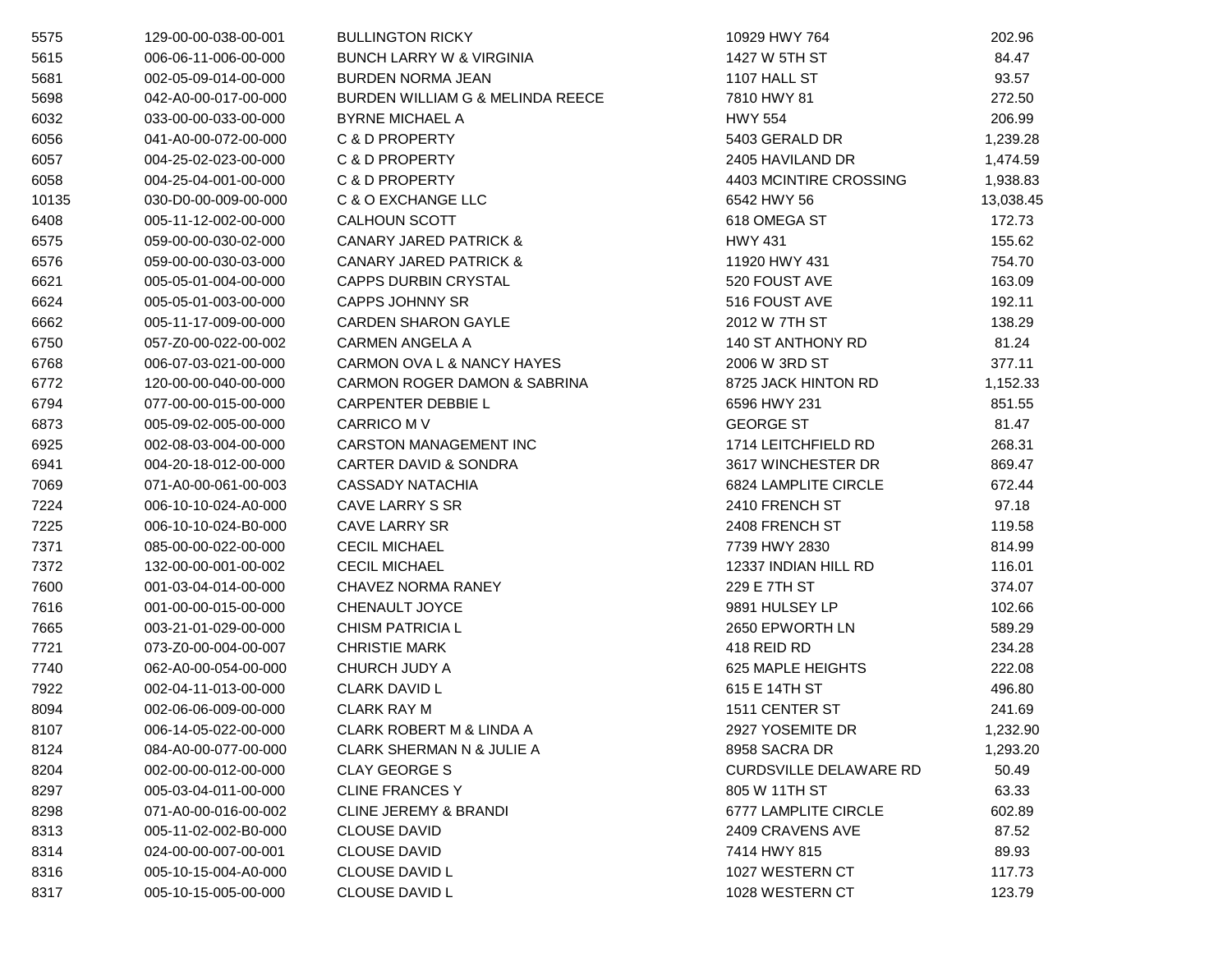| 8344  | 005-10-15-004-00-000 | <b>CLOUSE MARCUS A</b>             | 1035 WESTERN CT          | 169.13   |
|-------|----------------------|------------------------------------|--------------------------|----------|
| 8348  | 005-11-02-003-00-000 | <b>CLOUSE ROY GENE</b>             | 2427 CRAVENS AVE         | 293.04   |
| 8422  | 004-15-06-007-00-000 | <b>COFFMAN RYAN C</b>              | 2439 BITTEL RD           | 462.35   |
| 8453  | 006-06-09-012-00-000 | <b>COLBERT MIKAEL &amp; CARRIE</b> | 1606 W 4TH ST            | 288.22   |
| 8454  | 006-06-09-003-00-000 | <b>COLBERT MIKAEL &amp; CARRIE</b> | 1603 W 5TH ST            | 314.80   |
| 8455  | 001-09-07-016-00-000 | <b>COLBERT MIKAEL &amp; CARRIE</b> | 721 WING AVE             | 305.17   |
| 8456  | 003-04-05-016-00-000 | <b>COLBERT PROPERTIES LLC</b>      | 1524 E 19TH ST           | 565.11   |
| 8507  | 006-16-01-080-00-000 | COLEMAN MARSHALL Q & FAITH A       | 3888 SPRINGTREE DR       | 860.76   |
| 8537  | 073-Z0-00-145-00-003 | <b>COLLINGS JEREMY &amp; SONYA</b> | 418 REID RD              | 124.71   |
| 8739  | 127-00-00-026-00-000 | CONNOR BRIAN N & ANNETTE C         | 11178 HWY 144            | 3,058.60 |
| 8740  | 127-00-00-026-00-001 | CONNOR BRIAN N & ANNETTE C         | 11178 HWY 144            | 168.17   |
| 8908  | 003-21-02-107-00-000 | COOMES DONALD D                    | 2625 STRAWBRIDGE PL      | 819.04   |
| 8910  | 006-04-09-011-00-000 | COOMES DONALD D                    | 919 W 2ND ST             | 57.28    |
| 9043  | 073-I0-00-066-00-000 | <b>COONS RAVEEWAN</b>              | 5417 RED MILE LP         | 93.98    |
| 9093  | 071-B0-00-093-00-004 | <b>COOPER RAY</b>                  | 6979 KRIS AVE            | 220.33   |
| 9094  | 134-00-00-016-00-002 | <b>COOPER RAY</b>                  | 12171 FLORAL RD          | 102.08   |
| 9099  | 003-06-05-001-A0-000 | <b>COOPER WILLIAM J</b>            | 2200 MCCONNELL AVE       | 117.73   |
| 9135  | 003-41-01-009-00-000 | <b>COPPAGE PATTY S</b>             | 1533 CREEK HAVEN LP      | 5,075.68 |
| 9267  | 038-00-00-038-00-000 | <b>COUNTRY HAM RESTAURANT LLC</b>  | 5421 HWY 60 W            | 1,963.15 |
| 9368  | 073-Z0-00-044-00-002 | <b>COX KARRIL</b>                  | 418 REID RD              | 342.07   |
| 9479  | 005-09-02-004-00-000 | <b>CRABTREE LEWIS W</b>            | 814 GEORGE ST            | 256.80   |
| 9680  | 076-A0-00-091-00-000 | <b>CREMER PEGGY J</b>              | 6363 HENNING DR          | 120.04   |
| 9730  | 002-05-08-033-00-000 | <b>CRITE CLARA LOUISE</b>          | 1019 JACKSON ST          | 81.47    |
| 9828  | 005-04-05-005-00-000 | <b>CROWE KENNETH &amp; SHEILA</b>  | 524 ELM ST               | 63.33    |
| 9829  | 005-04-05-004-00-000 | CROWE KENNETH E & NIRAMONWAN       | 522 ELM ST               | 81.47    |
| 9917  | 005-11-16-008-00-000 | <b>CRUMP JAMES</b>                 | 719 GRAVES ST            | 63.33    |
| 10037 | 006-00-00-023-01-000 | <b>CURDSVILLE PROPERTIES LLC</b>   | 6859 POND RIVER RD       | 602.89   |
| 10051 | 005-04-05-017-00-000 | <b>CURRY DAVID L</b>               | 632 ELM ST               | 242.87   |
| 10073 | 006-03-02-006-00-000 | <b>CURTIS DARRELL K</b>            | 232 SYCAMORE ST          | 410.95   |
| 10074 | 006-03-02-005-00-000 | <b>CURTIS DARRELL KEITH</b>        | 228 SYCAMORE ST          | 69.38    |
| 10079 | 006-03-02-004-00-000 | <b>CURTIS KEITH</b>                | 222 SYCAMORE ST          | 166.10   |
| 10166 | 061-A0-00-155-05-000 | DS9LLC                             | 3612 RIVERBEND COVE      | 2,819.88 |
| 10234 | 097-C0-00-011-02-002 | DAMRON ANDREA                      | 9407 HWY 662             | 124.71   |
| 10414 | 073-I0-00-092-00-000 | DAUGHERTY AMANDA K                 | 5455 RED MILE LP         | 653.32   |
| 10519 | 001-09-04-001-B0-000 | DAVIESS COUNTY INSURANCE INC       | 1604 E 4TH ST            | 388.00   |
| 10598 | 080-00-00-114-00-000 | DAVIS MATTHEW & STACIE             | 3260 GREENBRIAR RD       | 1,089.75 |
| 10676 | 019-A0-00-014-00-000 | DAWSON VIOLET N & JOHNNY DAWSON JR | 7431 GRIFFITH STATION RD | 163.50   |
| 10775 | 073-B0-00-079-00-000 | DECKER CURTIS RAY II & AMY         | 5015 GRANDVIEW DR        | 1,771.35 |
| 10957 | 002-03-03-003-00-000 | DEJARNETTE VIVIAN                  | 1502 TRIPLETT ST         | 639.49   |
| 11227 | 002-06-13-030-00-000 | DILLON DEREK G & DEBORAH D         | 729 CUMBERLAND ST        | 544.56   |
| 11247 | 073-Z0-00-039-00-002 | <b>DISHON RALPH C</b>              | 418 REID RD              | 218.62   |
| 11322 | 062-A0-00-003-00-000 | DOCKEMEYER CHAD O & ANGELA K       | 222 HUBERT CT            | 1,081.06 |
| 11670 | 002-09-05-009-00-000 | DUKE TIFFANY LEE                   | 1313 HAYNES AVE          | 63.33    |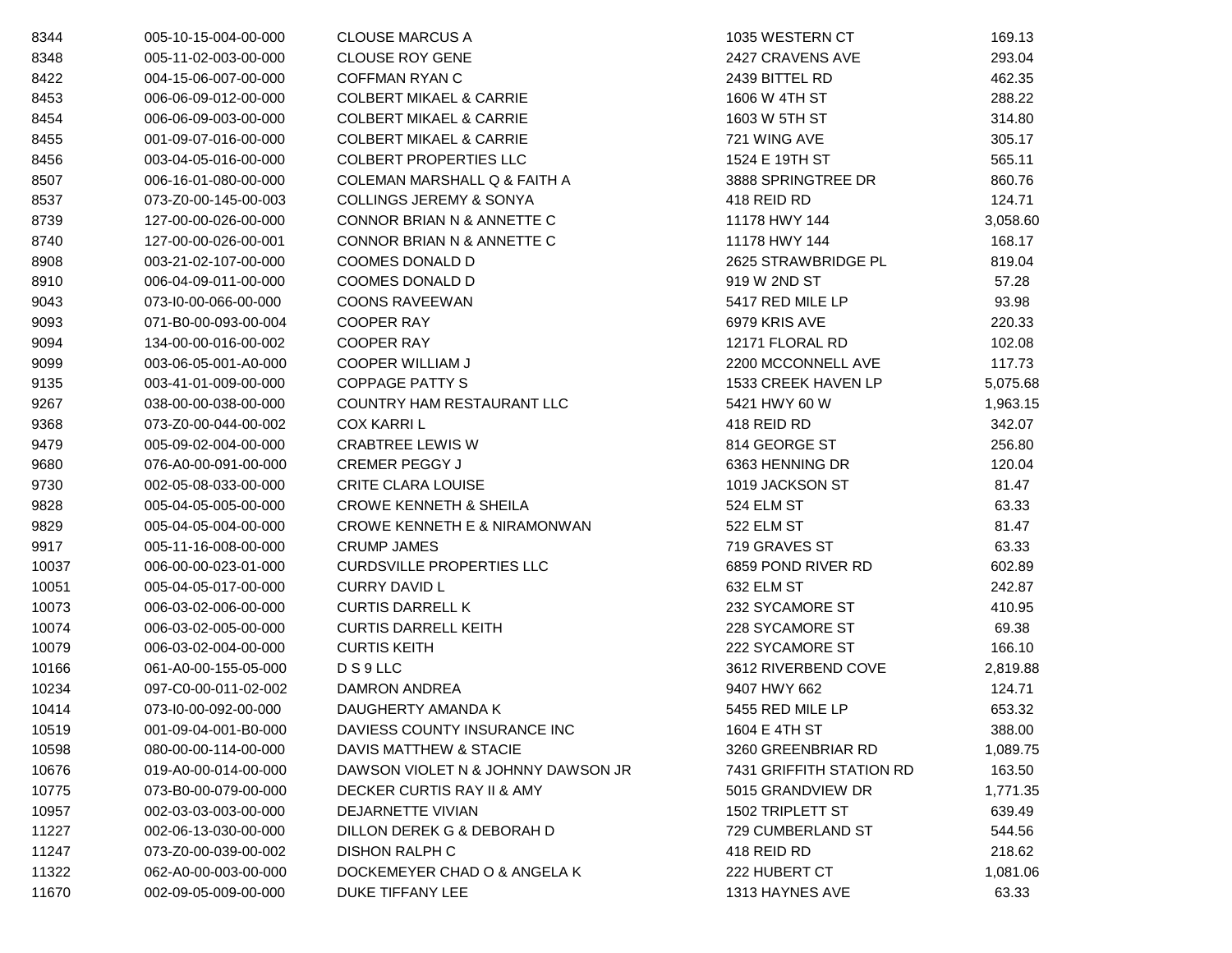| 11823 | 034-00-00-015-12-000 | DURBIN E W                             | 9330 HWY 81                        | 524.61   |
|-------|----------------------|----------------------------------------|------------------------------------|----------|
| 11845 | 006-08-05-011-00-000 | <b>DURBIN SHERRY M</b>                 | 113 RIVER RD                       | 184.25   |
| 11921 | 041-Z0-00-001-00-002 | EAGAN MICHAEL J JR                     | 4040 PARK DR                       | 107.35   |
| 12184 | 007-00-00-026-00-006 | EDGE GEORGE & BRITTNEY REED EDGE       | 8709 CUMMINGS RD                   | 136.85   |
| 12193 | 073-I0-00-056-00-000 | EDGE JAMES M &                         | 5489 RUIDOSO LP                    | 489.86   |
| 12433 | 001-09-14-007-00-000 | <b>ELLIOTT JENNIFER</b>                | 1913 E 10TH ST                     | 919.91   |
| 12499 | 002-08-05-002-00-000 | <b>ELMER STACY MCINTIRE</b>            | 1915 E 17TH ST                     | 285.80   |
| 12599 | 047-F0-00-081-00-000 | EMBRY ULYSSES G & LOIS JUNE            | 2402 PARRISH AVE W                 | 1,002.79 |
| 12600 | 047-F0-00-081-A0-000 | <b>EMBRY ULYSSES G &amp; LOIS JUNE</b> | 2400 PARRISH AVE W                 | 1,793.97 |
| 12654 | 002-05-07-014-B0-000 | <b>ENGLE NELSON</b>                    | 1107 OGLESBY ST                    | 127.41   |
| 12655 | 002-05-07-014-C0-000 | <b>ENGLE NELSON</b>                    | 1105 OGLESBY ST                    | 127.41   |
| 12657 | 005-10-01-003-00-000 | <b>ENGLE NELSON E</b>                  | 2417 W 9TH ST                      | 267.05   |
| 12658 | 005-11-13-001-00-000 | <b>ENGLE NELSON E</b>                  | 706 OMEGA ST                       | 198.75   |
| 12659 | 005-11-13-001-A0-000 | <b>ENGLE NELSON E</b>                  | 2500 W 7TH ST                      | 193.33   |
| 12660 | 005-11-15-002-00-000 | <b>ENGLE NELSON E</b>                  | 2301 W 8TH ST                      | 196.33   |
| 12661 | 001-08-06-013-00-000 | <b>ENGLE NELSON E</b>                  | 815 STONE ST                       | 289.45   |
| 12677 | 002-04-10-008-00-000 | <b>ENGLISH HAROLD D</b>                | 1224 SWEENEY ST                    | 69.38    |
| 12710 | 073-Z0-00-086-00-006 | <b>EPLEY JORDAN</b>                    | 418 REID RD                        | 93.40    |
| 12771 | 071-A0-00-100-00-002 | ESPINOBARRIOS SEBASTIAN                | 6759 LESLIE LN                     | 202.96   |
| 12843 | 071-A0-00-147-00-002 | ETHRIDGE BRENDA                        | 6858 LESLIE LN                     | 237.73   |
| 13058 | 003-01-04-016-00-000 | EXECUTIVE TRANSPORTATION SERVICE LLC   | 1902 DAVIESS ST                    | 637.65   |
| 13071 | 073-Z0-00-109-00-003 | <b>EYLICIO CHUEY &amp; KAREN</b>       | 418 REID RD                        | 429.00   |
| 13072 | 073-Z0-00-079-00-005 | <b>EYLICIO JESSICA</b>                 | 418 REID RD                        | 124.71   |
| 13153 | 073-Z0-00-035-00-002 | <b>FALIN JOHN KEVIN</b>                | 418 REID RD                        | 135.14   |
| 13200 | 063-F0-00-031-00-000 | FARMER BRADLEY W & APRIL D             | 1306 WOODMERE LN                   | 4,247.44 |
| 13296 | 071-B0-00-197-00-002 | FELDPAUCH BRYAN                        | 6972 LEAH LN                       | 81.24    |
| 13378 | 071-00-00-018-00-002 | FERGUSON RAY ANTHONY                   | 6883 HWY 2830                      | 168.17   |
| 13633 | 005-12-08-009-00-000 | FITZGERALD DYLAN                       | 1414 WASHINGTON AVE                | 885.13   |
| 14073 | 004-20-14-011-00-000 | FRANCIS MITCHELL E & STEPHANIE L       | 2123 SURREY DR W                   | 1,212.03 |
| 14099 | 071-B0-00-083-00-007 | FRANKLIN ALLEN & BETHANY STOUT         | 6939 KRIS AVE                      | 159.51   |
| 14128 | 006-13-06-012-00-000 | <b>FRANTZ KENNETH W</b>                | 644 CARTER RD                      | 218.09   |
| 14131 | 041-A0-00-038-00-000 | FRANTZ TONYA A                         | 5442 DIANE AVE                     | 1,093.21 |
| 14428 | 042-A0-00-003-00-000 | FULKERSON NORMA JO                     | 7686 HWY 81                        | 620.27   |
| 14524 | 089-00-00-058-00-000 | <b>FUQUA ROGER &amp; ANNA</b>          | 5715 OLD HWY 54                    | 175.13   |
| 14759 | 071-A0-00-007-00-006 | <b>GARCIA FRANCISCO</b>                | 6733 LAMPLITE CIRCLE               | 116.01   |
| 14770 | 041-Z0-00-003-00-006 | <b>GARCIA VERELO</b>                   | 4040 PARK DR                       | 102.08   |
| 14786 | 129-00-00-032-00-000 | GARDNER ERNEST A & ANNA MARY           | 8316 JOE HAYNES RD                 | 1,333.17 |
| 14818 | 108-00-00-071-00-000 | <b>GARRETT KEVIN &amp; KARRON</b>      | <b>2049 YELVINGTON KNOTTSVILLE</b> | 437.70   |
| 15065 | 073-Z0-00-081-00-002 | GIBSON WILLIAM K & KENDALL L MOORE     | 418 REID RD                        | 150.79   |
| 15123 | 056-00-00-001-11-000 | <b>GILLIAM MICHAEL</b>                 | 1026 PETTIT RD W                   | 776.77   |
| 15247 | 006-10-06-028-00-000 | <b>GIRTEN TERRIL</b>                   | 2417 W 2ND ST                      | 237.51   |
| 15309 | 079-00-00-042-00-000 | <b>GLASSCOCK RICHARD</b>               | 10909 RED HILL MAXWELL RD          | 424.32   |
| 15310 | 079-00-00-043-00-000 | <b>GLASSCOCK RICHARD</b>               | 10863 RED HILL MAXWELL RD          | 681.13   |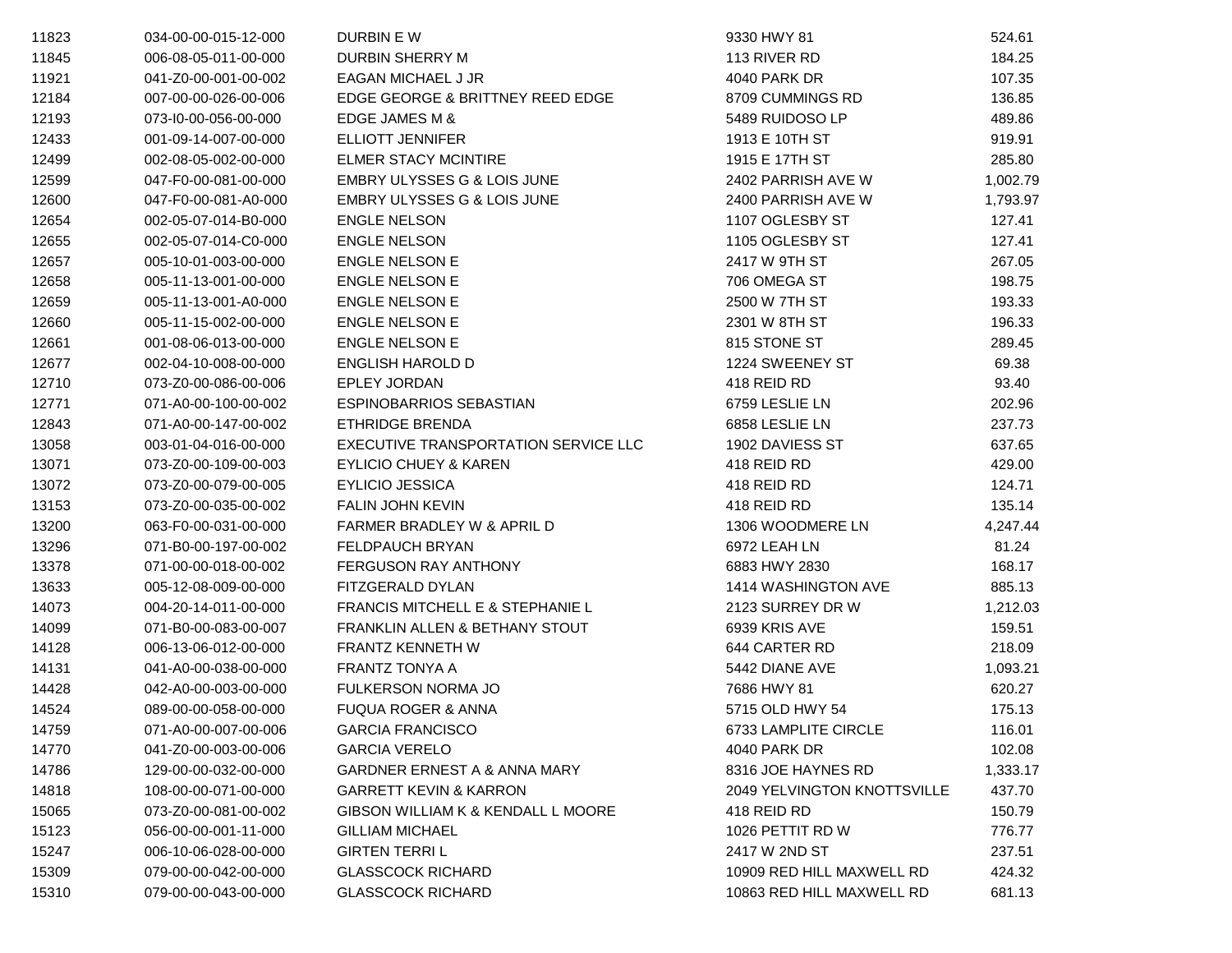| 15446 | 071-A0-00-052-00-001 | <b>GOATEE RICK</b>                 | 6770 LAMPLITE CIRCLE     | 150.79   |
|-------|----------------------|------------------------------------|--------------------------|----------|
| 15642 | 041-Z0-00-004-00-004 | <b>GOMEZ EVANDE</b>                | 4040 PARK DR             | 133.40   |
| 15729 | 002-08-06-001-00-000 | <b>GOODMAN LOLA B</b>              | 1505 ALEXANDER AVE       | 93.57    |
| 15730 | 002-08-06-016-00-000 | <b>GOODMAN LOLA B</b>              | 1507 ALEXANDER AVE       | 99.60    |
| 16042 | 056-00-00-001-07-000 | <b>GRAY ROBERT JASON</b>           | 821 PETTIT RD W          | 816.74   |
| 16184 | 073-H0-00-022-00-000 | <b>GREATHOUSE RICHARD L JR</b>     | 2018 KEENLAND PKWY       | 281.23   |
| 16206 | 005-04-05-019-00-000 | <b>GREEN FRANCHESTERA</b>          | 815 W 7TH ST             | 63.33    |
| 16263 | 005-04-05-028-00-000 | <b>GREEN WILLIE JR &amp; PATSY</b> | 603 POPLAR ST            | 81.47    |
| 16458 | 006-07-03-004-00-000 | <b>GRIFFITH JUSTIN W</b>           | 224 CRABTREE AVE         | 246.52   |
| 16554 | 004-10-07-003-00-000 | <b>GUFFEY IRA WILSON</b>           | 1413 BOOTH AVE           | 319.67   |
| 16776 | 006-15-08-003-00-000 | HAGAN JOSEPH G & SHEILA K          | 156 HUMMINGBIRD LP E     | 992.92   |
| 16784 | 096-00-00-070-00-000 | HAGAN LARRY D JR                   | 565 CHESTNUT GROVE RD N  | 1,944.04 |
| 16796 | 114-00-00-070-06-000 | <b>HAGAN MARIE N</b>               | 6342 BOSTON SPUR         | 568.13   |
| 16815 | 004-23-04-016-00-000 | HAGAN PAUL K & JUDY                | 3923 GEMINI DR           | 469.55   |
| 16858 | 024-00-00-041-19-000 | HAGAN WILLIAM J                    | 5332 MT ZION SCHOOL RD   | 380.86   |
| 16859 | 025-00-00-039-00-000 | <b>HAGAN WILLIAM J</b>             | 5773 MACEDONIA RD        | 568.13   |
| 16860 | 026-00-00-031-00-000 | HAGAN WILLIAM J & LISA M           | 5430 HWY 554             | 1,249.72 |
| 16862 | 042-00-00-010-00-000 | HAGAN WILLIAM JOSEPH               | 7457 OLD HWY 81          | 2,743.36 |
| 16914 | 059-00-00-133-00-000 | <b>HAIMES BARRY C &amp;</b>        | 10926 GORE RD            | 690.20   |
| 16969 | 079-00-00-016-00-001 | <b>HALE LARRY</b>                  | 9956 RED HILL MAXWELL RD | 116.01   |
| 16971 | 079-00-00-016-00-000 | <b>HALE LARRY WAYNE</b>            | 9956 RED HILL MAXWELL RD | 442.92   |
| 17064 | 073-Z0-00-135-00-005 | HALL JASON & RACHELLE WEDDING      | 418 REID RD              | 133.40   |
| 17075 | 073-Z0-00-011-00-006 | <b>HALL KENDRA</b>                 | 418 REID RD              | 95.13    |
| 17146 | 071-A0-00-042-00-005 | <b>HALL TAMIKA</b>                 | 6730 LAMPLITE CIRCLE     | 116.01   |
| 17193 | 006-10-06-014-00-000 | HAMILL ELIZABETH R & MARY C        | 2407 PARDON AVE          | 326.33   |
| 17197 | 077-Z0-00-034-00-003 | <b>HAMILTON ANGELA</b>             | 6556 HWY 231             | 98.63    |
| 17320 | 093-00-00-053-00-000 | HAMILTON JOSEPH HENRY              | PLEASANT RIDGE LN        | 293.93   |
| 17339 | 002-09-03-006-00-000 | <b>HAMILTON LESLIE F</b>           | 1424 ALEXANDER AVE       | 238.67   |
| 17356 | 043-00-00-023-00-000 | HAMILTON MATTHEW O & JENNY L       | 9661 HWY 81              | 3,037.23 |
| 17407 | 003-12-06-029-00-000 | <b>HAMILTON WILBUR L</b>           | 102 WARWICK DR W         | 411.55   |
| 17444 | 071-B0-00-033-00-001 | <b>HANCOCK AARON</b>               | 6944 LAMPLITE CIRCLE     | 255.13   |
| 17639 | 006-06-07-010-00-000 | HARDIN TIMOTHY W & EVON M          | 313 LITTELL ST           | 148.58   |
| 17644 | 006-11-04-009-00-000 | HARDISON BARRY K & LORI ASHBY      | 2409 W 5TH ST            | 123.79   |
| 17645 | 006-06-08-016-00-000 | HARDISON ELIZABETH E               | 1708 W 4TH ST            | 284.58   |
| 17778 | 001-03-04-006-00-000 | HARPER ROBERT T                    | 528 J R MILLER BLVD      | 220.51   |
| 17909 | 003-04-07-009-00-000 | HARRISON BILLY D &                 | 1709 E 20TH ST           | 235.04   |
| 18053 | 019-A0-00-014-A0-000 | <b>HATFIELD ERIC NATHANIEL</b>     | 7426 SHORT ST            | 305.56   |
| 18197 | 003-09-06-030-00-000 | <b>HAWN JAMES D</b>                | 3020 DAVIESS ST          | 97.80    |
| 18198 | 002-10-05-009-00-000 | HAWS GLEN LEE JR                   | 1661 GLENDALE AVE        | 214.48   |
| 18542 | 073-H0-00-023-00-000 | HAYDEN TIMOTHY M II                | 2019 KEENLAND PKWY       | 310.73   |
| 18750 | 006-13-10-005-00-000 | <b>HEAD PATSY G</b>                | 3507 BAYBROOK ST         | 231.33   |
| 18753 | 071-A0-00-036-00-002 | <b>HEAD RHONDA</b>                 | 6875 LAMPLITE CIRCLE     | 168.17   |
| 18937 | 005-11-07-004-00-000 | HENDERSON ELIZABETH RITA           | 608 POINDEXTER ST        | 241.69   |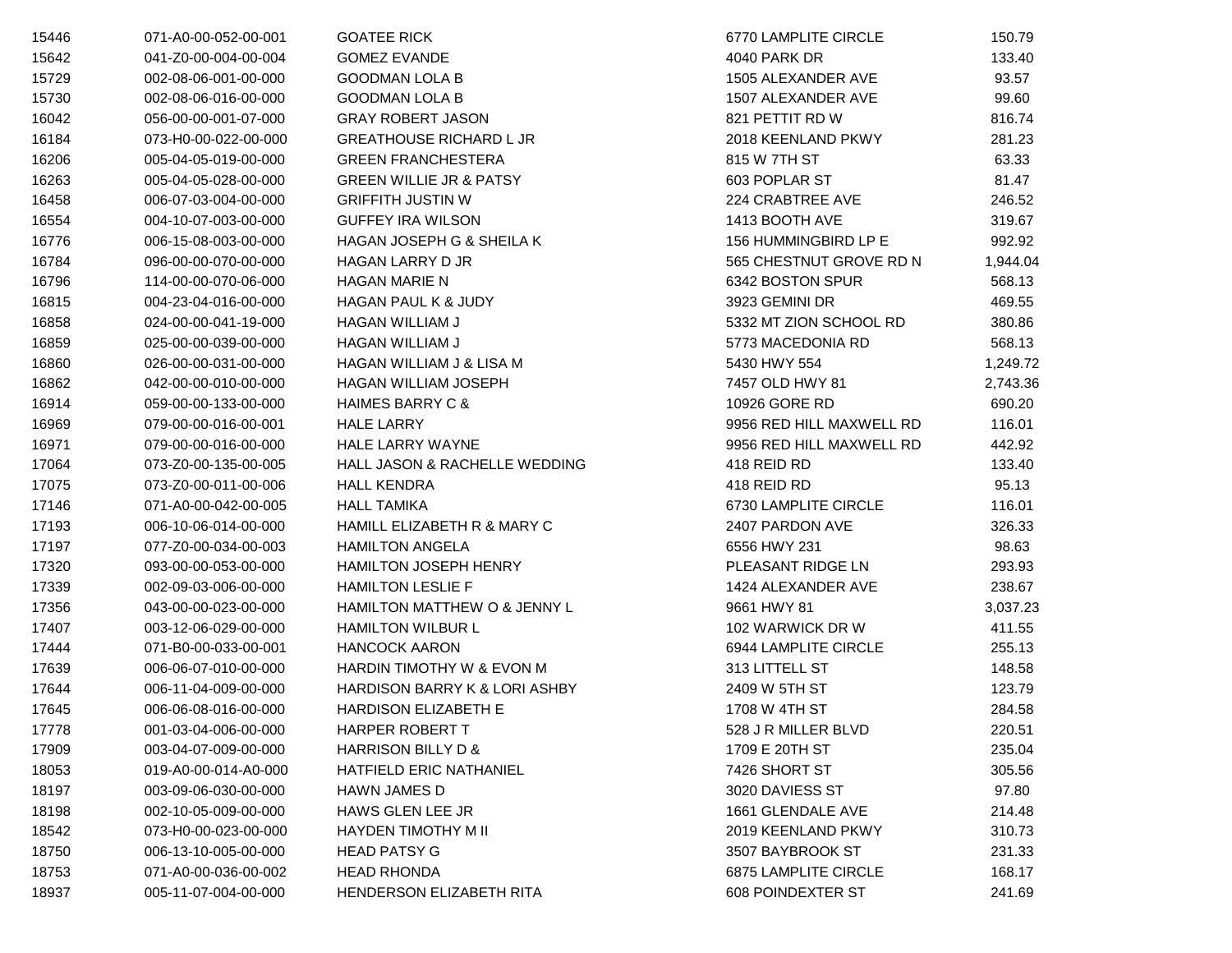| 18974 | 038-E0-00-123-00-000 | <b>HENDON TERRIC</b>               | 5401 STURGEON AVE         | 1,380.12  |
|-------|----------------------|------------------------------------|---------------------------|-----------|
| 19010 | 084-A0-00-043-00-000 | <b>HENDRIX JEROMIE</b>             | 10130 HWY 405             | 773.29    |
| 19037 | 003-13-10-008-00-000 | HENRY CARL JR                      | 2616 VICTORY CT E         | 293.04    |
| 19133 | 041-Z0-00-006-00-004 | <b>HERLEIN TIMOTHY</b>             | 4040 PARK DR              | 289.89    |
| 19247 | 001-09-13-006-00-000 | <b>HICKS FRANK &amp; DONNA</b>     | 1919 HUGHES AVE           | 310.60    |
| 19827 | 003-12-20-010-00-000 | HODSKINS JOSHUA SAMUEL             | 724 FAIRFAX DR            | 1,455.48  |
| 19884 | 059-00-00-060-00-000 | HOGLE WILLIAM C JR & SHEILA G      | 465 HARMONS FERRY RD W    | 81.24     |
| 19900 | 072-00-00-026-00-001 | <b>HOLCOMB HAROLD</b>              | 5788 HWY 2830             | 116.01    |
| 19901 | 073-Z0-00-032-00-002 | <b>HOLCOMB JEFF</b>                | 418 REID RD               | 93.40     |
| 20022 | 084-A0-00-020-00-000 | <b>HONEYCUTT MARGARET K</b>        | 109 HIGH ST               | 324.66    |
| 20230 | 025-00-00-070-11-000 | HORTON JAMES N & ANGELA G          | 8613 HWY 815              | 1,159.31  |
| 20608 | 005-13-13-002-00-000 | HOWARD PAUL C JR                   | 801 GARDENSIDE DR         | 63.33     |
| 20623 | 127-00-00-023-00-001 | <b>HOWARD RICKY</b>                | 10921 HWY 144             | 194.27    |
| 20949 | 002-07-06-017-00-000 | <b>HUMPHREY ELBERT &amp; NANCY</b> | 1625 HALL ST              | 124.38    |
| 20950 | 002-07-06-016-00-000 | HUMPHREY ELBERT W & NANCY          | 1629 HALL ST              | 57.28     |
| 20987 | 003-03-14-007-00-000 | HUNDLEY LOU LIFE ESTATE            | <b>2028 HALL ST</b>       | 136.48    |
| 21063 | 003-04-05-005-00-000 | HURM CHRISTOPHER D                 | 1533 E 20TH ST            | 270.70    |
| 21136 | 071-B0-00-163-00-003 | <b>HUSKISSON RAYMOND L</b>         | 7335 LAMPLITE CIRCLE      | 324.66    |
| 21462 | 003-01-07-022-00-000 | <b>IOAKIMIDES CHRISTINA</b>        | 128 E 20TH ST             | 382.55    |
| 21489 | 073-H0-00-119-00-000 | <b>ISBELL RICKY</b>                | 5405 BELMONT CT           | 192.54    |
| 21961 | 003-02-07-001-00-000 | JACKSON KENNETH S & JILL S         | 2200 VEACH RD             | 898.22    |
| 21962 | 004-14-02-039-00-000 | JACKSON KENNETH S & JILL S         | 2302 STRATFORD DR S       | 2,151.00  |
| 21967 | 076-00-00-113-00-002 | <b>JACKSON LAURA J</b>             | 5840 MILLERS MILL RD      | 359.45    |
| 22348 | 003-18-02-005-00-000 | JARBOE WILLIAM H                   | 1823 MT VERNON DR         | 1,227.68  |
| 22349 | 003-04-06-005-00-000 | <b>JARBOE WILLIAM H</b>            | 1711 E 19TH ST            | 183.65    |
| 22350 | 005-10-15-004-B0-000 | <b>JARNAGIN BILL</b>               | 2625 LANCASTER AVE        | 84.47     |
| 22950 | 071-Z0-00-028-00-003 | <b>JOHNSON URIAH</b>               | 6828 THOMA DR             | 220.33    |
| 22986 | 005-03-13-004-00-000 | <b>JOHNSTON NEIL</b>               | 1220 NASSAU AVE           | 184.25    |
| 22987 | 005-04-01-021-00-000 | <b>JOHNSTON NEIL</b>               | 519 ORCHARD ST            | 318.43    |
| 23436 | 003-01-05-005-00-000 | KAELIN MARTHA R                    | 117 W 20TH ST             | 692.08    |
| 23737 | 001-07-13-013-00-000 | <b>KELLER KATHY ANN</b>            | 732 JACKSON ST            | 213.89    |
| 23783 | 071-A0-00-141-00-003 | <b>KELLEY RACHEL</b>               | 6834 LESLIE LN            | 180.36    |
| 23818 | 104-00-00-031-00-001 | <b>KELLY WILLIAM</b>               | 4960 POPLAR LOG BRIDGE RD | 178.59    |
| 23904 | 006-25-01-008-B0-000 | KENTUCKY BUILDING SYSTEMS LLC      | 2911 MEDLEY RD            | 17,165.74 |
| 23967 | 073-Z0-00-132-00-002 | <b>KESSINGER BAIRIE</b>            | 418 REID RD               | 289.89    |
| 23971 | 004-24-09-023-00-000 | <b>KESSINGER JONATHAN</b>          | 2421 STRICKLAND DR        | 1,495.44  |
| 24055 | 071-A0-00-115-00-004 | KIMBLEY TIMOTHY                    | 6708 LESLIE LN            | 182.11    |
| 24056 | 071-B0-00-134-00-005 | KIMBLEY TONY                       | 6961 JAMIE LN             | 116.01    |
| 24226 | 073-I0-00-028-00-000 | <b>KIRBY WILLIAM</b>               | 2370 KEENLAND PKWY        | 298.59    |
| 24312 | 071-A0-00-014-00-007 | KITTERMAN SANDRA                   | 6769 LAMPLITE CIRCLE      | 89.93     |
| 24505 | 005-04-08-012-00-000 | KOGER CHARLES D & DELILAH G        | 814 W 7TH ST              | 69.38     |
| 24801 | 074-C0-00-025-00-000 | KULKA KRISTINE S & BENJAMIN        | 3916 LOCUST HILL DR       | 2,828.55  |
| 24840 | 002-02-02-011-00-000 | KUYKENDALL RONALD D                | 1626 J R MILLER BLVD      | 93.57     |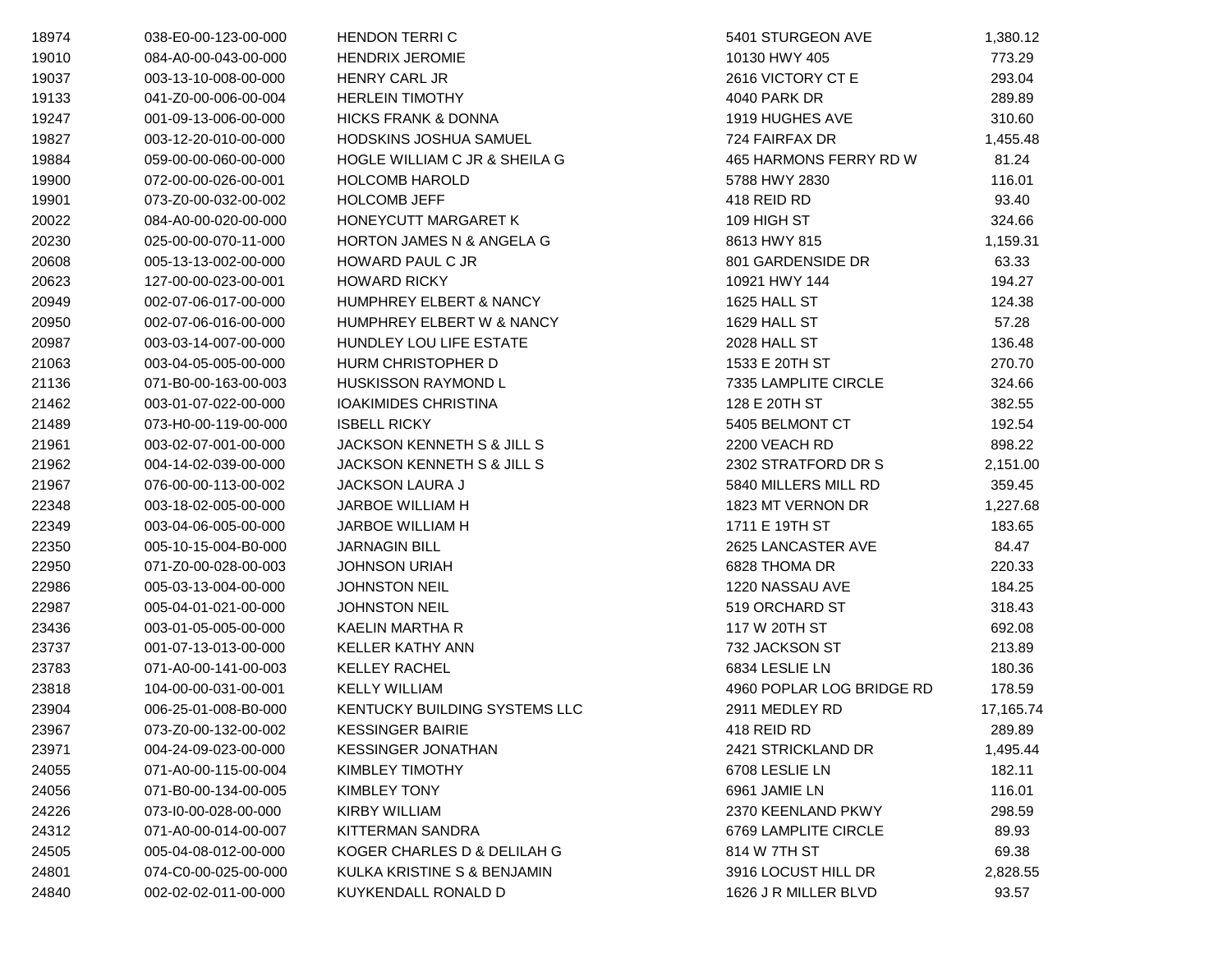| 24875 | 004-26-01-017-00-000 | L C M RENTAL PROPERTIES LLC     | 3802 LEGACY RUN          | 12,622.18 |
|-------|----------------------|---------------------------------|--------------------------|-----------|
| 25099 | 071-A0-00-044-00-001 | <b>LAMM PEGGY</b>               | 6738 LAMPLITE CIRCLE     | 81.24     |
| 25226 | 071-A0-00-062-00-006 | LANHAM CALEB                    | 6828 LAMPLITE CIRCLE     | 95.13     |
| 25227 | 071-B0-00-120-00-004 | <b>LANHAM CAMI</b>              | 7351 LAMPLITE CIRCLE     | 89.93     |
| 25548 | 025-00-00-015-00-001 | LAYMAN BRIAN J & JACKIE L       | 9900 HWY 815             | 950.63    |
| 25641 | 073-H0-00-133-00-000 | <b>LEARY TIM</b>                | 2025 ARLINGTON PK DR     | 392.49    |
| 25743 | 062-F0-00-008-00-000 | LEE SHIRLEY                     | 2217 WESTERFIELD DR      | 615.06    |
| 25824 | 003-13-09-018-00-000 | LEMASTER KATHRYN &              | 2669 VICTORY CT E        | 319.04    |
| 25925 | 071-A0-00-026-00-002 | <b>LEWIS KAREN</b>              | 6835 LAMPLITE CIRCLE     | 89.93     |
| 25945 | 005-09-05-004-00-000 | LEWIS MICHAEL K                 | 910 SUTHERLAND AVE       | 141.61    |
| 26068 | 001-07-13-002-00-000 | LINDSAY CRYSTAL S               | 702 JACKSON ST           | 69.38     |
| 26084 | 002-05-06-002-00-000 | LINDSEY HERMAN E                | 904 ELSMERE ST           | 123.79    |
| 26092 | 003-05-07-016-00-000 | <b>LINDSEY KARL</b>             | 1907 ALEXANDER AVE       | 147.96    |
| 26127 | 005-10-10-009-00-000 | LING ROBERT LEO                 | 2034 W 10TH ST           | 63.33     |
| 26177 | 100-00-00-082-00-000 | LITTLE WILLIAM A & JOHN R       | 5244 PLEASANT VALLEY RD  | 3,275.46  |
| 26268 | 006-05-03-004-00-000 | <b>LOGSDON JEFFREY</b>          | 1529 W 2ND ST            | 115.36    |
| 26352 | 073-Z0-00-116-00-002 | <b>LORD TRACY</b>               | 418 REID RD              | 267.30    |
| 26355 | 071-B0-00-012-00-003 | LOREDO BRAVLIO                  | 6981 LAMPLITE CIRCLE     | 220.33    |
| 26388 | 001-15-01-002-00-000 | LOVE FRANK E & MARGARET L       | 2215 HWY 144             | 744.27    |
| 26410 | 004-14-04-002-00-000 | LOWE CHRISTINE THOMAS           | 2020 YORK DR             | 860.14    |
| 26595 | 071-B0-00-056-00-001 | <b>LYONS TROY</b>               | 6977 LESLIE LN           | 202.96    |
| 26618 | 006-11-04-012-00-000 | M D H MANAGEMENT GROUP INC      | 419 SUTTON LN            | 274.92    |
| 26619 | 006-11-04-013-00-000 | M D H MANAGEMENT GROUP INC      | 415 SUTTON LN            | 1,311.15  |
| 26768 | 003-03-11-007-00-000 | <b>MAERTZ SUSAN MARIE</b>       | 807 E 21ST ST            | 201.18    |
| 27361 | 006-12-13-004-00-000 | MASON AMBER M & ROGER D CALHOUN | 502 FLEETWOOD DR         | 302.71    |
| 28127 | 005-04-07-007-00-000 | <b>MCCARTY DULCIE</b>           | 730 WALNUT ST            | 209.63    |
| 28172 | 071-B0-00-045-00-002 | MCCARTY PAULETTA K              | 6933 LESLIE LN           | 81.24     |
| 28262 | 077-Z0-00-025-00-002 | <b>MCCORMICK MICHAEL</b>        | 6556 HWY 231             | 176.84    |
| 28368 | 120-00-00-041-00-000 | MCDANIEL LARRY B & BRENDA       | 8679 JACK HINTON RD      | 430.76    |
| 28485 | 037-A0-00-036-00-000 | <b>MCFADDEN ERIC L</b>          | 171 BOOTH FIELD RD       | 3,280.67  |
| 28486 | 011-00-00-086-00-000 | <b>MCFADDEN ERIC L</b>          | 190 MURPHY RD            | 1,345.35  |
| 28621 | 026-00-00-029-00-000 | <b>MCKAY DANIEL</b>             | 5440 HWY 554             | 120.04    |
| 28707 | 003-10-04-039-00-000 | MCKNIGHT ROBERT R               | 218 LEGION BLVD W        | 546.97    |
| 28852 | 003-21-03-032-00-000 | <b>MEADOR DIANNE</b>            | 2928 GREENHILL DR        | 428.49    |
| 28861 | 006-04-10-006-00-000 | MEADOWS DAVID E                 | 114 SYCAMORE ST          | 105.65    |
| 28868 | 003-13-09-002-00-000 | MEANS LISA D                    | 2605 VICTORY CT E        | 274.92    |
| 28938 | 002-08-09-002-00-000 | <b>MEISSNER WILLIAM</b>         | 1706 ALEXANDER AVE       | 220.51    |
| 29002 | 005-08-03-042-00-000 | MENZIES KEITH A                 | 1231 WERNER AVE          | 395.84    |
| 29010 | 090-00-00-109-00-000 | <b>MERCER CASEY W</b>           | 6303 HWY 762             | 120.04    |
| 29043 | 106-00-00-036-00-000 | <b>MEREDITH DEBBIE</b>          | 231 CHESTNUT GROVE RD N  | 5,123.81  |
| 29046 | 107-00-00-012-01-000 | <b>MERIDETH NATHAN B</b>        | 1397 CHESTNUT GROVE RD S | 1,851.37  |
| 29118 | 073-Z0-00-050-00-002 | MESERVE CRYSTAL                 | 418 REID RD              | 86.48     |
| 29160 | 073-Z0-00-115-00-004 | MEZA FRANCISCO JR               | 418 REID RD              | 201.22    |
|       |                      |                                 |                          |           |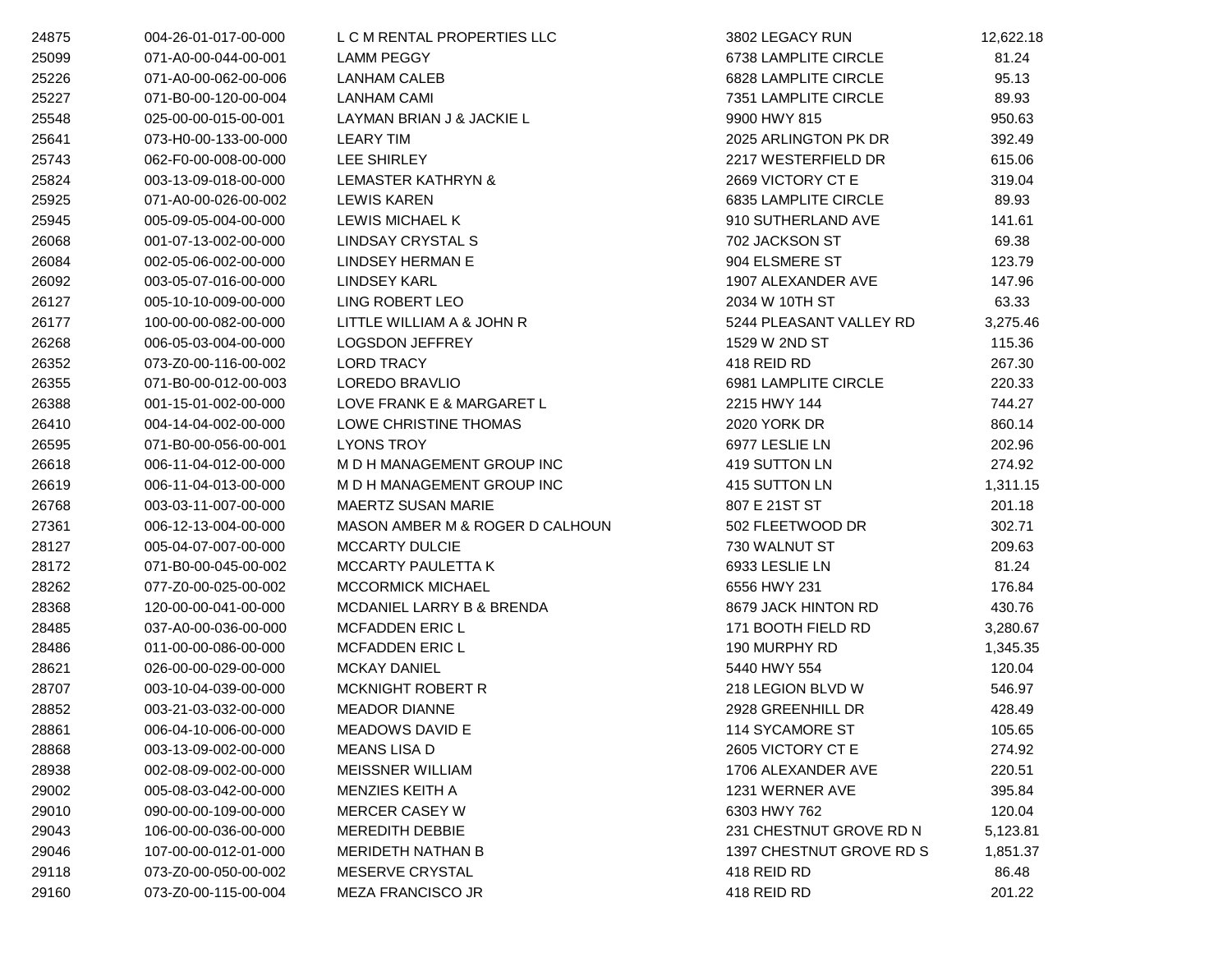| 29177 | 041-Z0-00-007-00-002 | MICHIE STANLEY                    | 4040 PARK DR            | 81.24    |
|-------|----------------------|-----------------------------------|-------------------------|----------|
| 29270 | 073-Z0-00-117-00-002 | <b>MILES JAMIE</b>                | 418 REID RD             | 149.06   |
| 29294 | 074-00-00-081-00-000 | MILES VICKI L                     | 3212 PLEASANT VALLEY RD | 2,553.82 |
| 29338 | 012-00-00-016-00-000 | MILLAY GREGORY ALLEN              | 1590 FOGLE RD           | 472.45   |
| 29371 | 071-A0-00-131-00-001 | <b>MILLAY MARTIN</b>              | 6776 LESLIE LN          | 194.27   |
| 29425 | 003-01-02-008-00-000 | <b>MILLER BALAEA</b>              | 101 E 19TH ST           | 837.75   |
| 29474 | 005-09-03-023-00-000 | MILLER EUGENE G & KANDIES K       | 923 MCGILL ST           | 63.33    |
| 29485 | 005-09-03-021-B0-000 | MILLER GARY E & KANDIES K         | 1627 W 9TH ST           | 81.47    |
| 29486 | 005-09-03-021-C0-000 | MILLER GARY E & KANDIES K         | 1629 W 9TH ST           | 235.04   |
| 29487 | 005-09-03-022-00-000 | MILLER GARY E & KANDIES K         | 925 MCGILL ST           | 63.33    |
| 29488 | 005-09-03-025-00-000 | MILLER GARY E & KANDIES K         | 919 MCGILL ST           | 63.33    |
| 29490 | 005-13-13-001-00-000 | MILLER GEORGE K & JUNE TRUST      | 2700 CRAVENS AVE        | 455.68   |
| 29869 | 077-Z0-00-006-00-001 | MITCHELL BRUCE & GINA             | 6556 HWY 231            | 100.34   |
| 29948 | 071-A0-00-109-00-003 | <b>MITCHELL VERNON</b>            | 6723 LESLIE LN          | 154.26   |
| 30103 | 003-05-07-015-00-000 | MOODY JOYCE G                     | 1911 ALEXANDER AVE      | 311.19   |
| 30138 | 071-B0-00-123-00-005 | MOORE ELIZABETH                   | 7339 LAMPLITE CIRCLE    | 220.33   |
| 30241 | 073-Z0-00-121-00-004 | MORALES EUFEMIA                   | 418 REID RD             | 150.79   |
| 30243 | 077-Z0-00-018-00-004 | <b>MORALES PATRICK</b>            | 6556 HWY 231            | 109.05   |
| 30244 | 073-Z0-00-110-00-003 | <b>MORALES WILFREDO</b>           | 418 REID RD             | 242.94   |
| 30250 | 052-00-00-016-00-000 | MORBURGER BROTHERS ESTATE         | <b>JACKSON RD N</b>     | 293.93   |
| 30251 | 052-00-00-010-00-000 | MORBURGER PAULINE & ARTHUR J      | <b>JACKSON RD N</b>     | 977.11   |
| 30295 | 071-A0-00-076-00-002 | <b>MORGAN KIMBERLY</b>            | 6869 LESLIE LN          | 81.24    |
| 30306 | 041-Z0-00-024-00-005 | <b>MORLES GEMIMA</b>              | 4040 PARK DR            | 98.63    |
| 30408 | 073-Z0-00-006-00-005 | <b>MORRIS KRISINDA</b>            | 418 REID RD             | 89.93    |
| 30564 | 075-L0-00-002-00-000 | <b>MOSS LANA M</b>                | 3801 BOULDER LN         | 3,253.39 |
| 30860 | 004-02-02-019-00-000 | <b>MURPHY MARILYN C</b>           | 1928 FREEMAN AVE        | 544.56   |
| 30913 | 113-00-00-054-01-000 | <b>MURPHY SHARON M</b>            | 6471 LITTLE HICKORY RD  | 936.74   |
| 30975 | 002-04-11-022-00-000 | MYERS JACK ENTERPRISES INC        | 1217 SWEENEY ST         | 321.47   |
| 30976 | 002-04-06-008-00-000 | MYERS JACK ENTERPRISES INC        | 521 PARRISH AVE E       | 331.14   |
| 30981 | 103-00-00-006-00-003 | <b>MYERS KURT</b>                 | 7184 HWY 762            | 743.72   |
| 31073 | 071-A0-00-046-00-003 | <b>NAPIER CYNTHIA</b>             | 6746 LAMPLITE CIRCLE    | 116.01   |
| 31418 | 073-Z0-00-060-00-003 | <b>NEWTON WILLIAM &amp; MISTY</b> | 418 REID RD             | 237.73   |
| 31463 | 019-A0-00-007-00-000 | NICOLAS WILLIAM C & ANGELA D      | 7416 FRENCH ISLAND RD   | 246.43   |
| 32141 | 006-14-06-042-00-000 | OOST DELLA C                      | 3018 YOSEMITE DR        | 1,105.97 |
| 32363 | 076-00-00-111-00-000 | OWENS JOANNA M                    | 5516 MILLERS MILL RD    | 437.70   |
| 32753 | 001-09-02-014-00-000 | PALMER RONALD & STACEY            | 1627 PAYNE AVE          | 332.95   |
| 32859 | 005-11-06-008-00-000 | <b>PARKS JAMES</b>                | 528 POINDEXTER ST       | 265.86   |
| 33038 | 005-03-11-001-00-000 | <b>PATTON VENTURES INC &amp;</b>  | 711 PARRISH AVE W       | 819.04   |
| 33216 | 001-04-01-028-00-000 | PAYNE ALLEN                       | 306 E 5TH ST            | 141.94   |
| 33270 | 006-05-02-002-00-000 | PAYNE CHARLES B & MARGARET M      | 110 ORCHARD ST          | 93.57    |
| 33353 | 088-00-00-137-01-000 | PAYNE DUFF PROPERTIES LLC         | 5589 HWY 142            | 485.18   |
| 33572 | 096-00-00-081-02-001 | PAYNE RANDY & MELINDA             | 10651 KELLY CEMETERY RD | 117.76   |
| 33631 | 092-00-00-002-00-000 | PAYNE STEVE R & KAREN             | 8122 HWY 231            | 293.93   |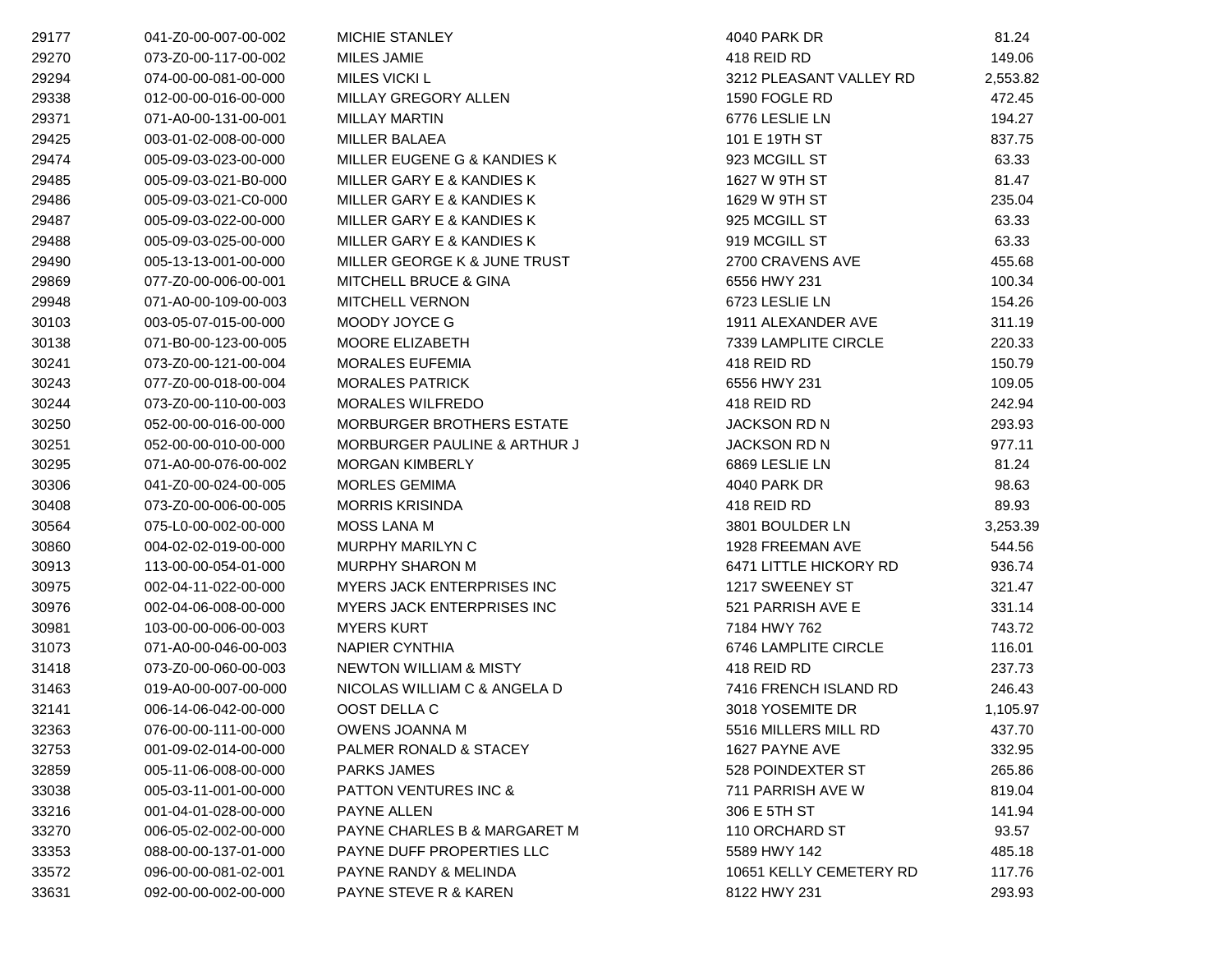| 33850 | 090-00-00-117-00-000 | PENDER PAMELLA                            | 3142 HWY 142              | 1,122.82 |
|-------|----------------------|-------------------------------------------|---------------------------|----------|
| 33930 | 084-A0-00-037-00-000 | PERRY JAMES SYLVESTER JR                  | 9249 KELLY CEMETERY RD    | 671.03   |
| 33989 | 003-06-04-003-00-000 | PETTREY TRACY                             | 2229 MCCONNELL AVE        | 368.64   |
| 34277 | 061-C0-00-049-00-000 | PIPER DELORES J                           | 3328 E 10TH ST            | 465.51   |
| 34392 | 002-10-04-015-00-000 | POLLARD TERRY                             | 1652 GLENDALE AVE         | 57.28    |
| 34393 | 002-10-04-016-00-000 | POLLARD TERRY                             | 1656 GLENDALE AVE         | 245.30   |
| 34444 | 001-07-11-009-00-000 | PORTER AMANDA GIBSON                      | 725 HATHAWAY ST           | 81.47    |
| 34445 | 002-05-04-024-A0-000 | PORTER AMANDA GIBSON                      | 1007 HALL ST              | 63.33    |
| 34451 | 062-B0-00-114-00-000 | PORTER CARL BRANDON                       | 1900 E 6TH ST             | 81.24    |
| 34453 | 033-00-00-010-00-000 | PORTER CHARLES E & LINDA K                | 5031 WINDY HOLLOW RD      | 241.75   |
| 34506 | 003-26-02-004-00-000 | POTEAT T STEVEN & VICKIE L                | 4212 SCOTTY LN            | 1,761.51 |
| 34507 | 089-A0-00-116-00-000 | POTEAT T STEVEN & VICKIE L                | 3503 WOODLANE DR          | 3,174.61 |
| 34508 | 089-A0-00-117-00-000 | POTEAT T STEVEN & VICKIE L                | 3499 WOODLANE DR          | 346.11   |
| 34895 | 071-B0-00-035-00-002 | PROCTOR BEVERLY SAGO                      | 6936 LAMPLITE CIRCLE      | 220.33   |
| 34900 | 073-H0-00-052-00-000 | PROCTOR VIVIAN D                          | 2140 KEENLAND PKWY        | 333.39   |
| 35068 | 005-09-04-003-00-000 | <b>PYTLIK RICHARD</b>                     | 910 MCGILL ST             | 232.61   |
| 35332 | 001-03-09-020-00-000 | R N A RENTAL HOSPLEX LLC                  | 108 E 7TH ST              | 184.25   |
| 35523 | 057-Z0-00-008-00-002 | RAMIAREZ GENER                            | 140 ST ANTHONY RD         | 133.40   |
| 35594 | 005-10-12-023-00-000 | RATES JOANN ET AL                         | 2723 W 9TH ST             | 268.88   |
| 35740 | 086-A0-00-001-00-000 | RECOMMENDED MANAGEMENT LLC                | 6340 WATERFIELD DR        | 241.75   |
| 35741 | 086-A0-00-001-C0-000 | RECOMMENDED MANAGEMENT LLC                | 6330 WATERFIELD DR        | 241.75   |
| 35742 | 086-A0-00-001-D0-000 | RECOMMENDED MANAGEMENT LLC                | 6320 WATERFIELD DR        | 241.75   |
| 35743 | 006-18-03-005-00-000 | RECOMMENDED MANAGEMENT TEAM LLC           | 4130 HARBOR HILLS TRACE   | 241.75   |
| 35746 | 086-A0-00-001-A0-000 | RECOMMENDED MANAGEMENT TEAM LLC           | <b>HWY 405</b>            | 433.03   |
| 35988 | 005-03-06-014-00-000 | RENFROW CHARLOTTE EVONNE                  | 904 W 11TH ST             | 66.33    |
| 35996 | 005-03-06-015-00-000 | <b>RENFROW JEANIE</b>                     | 902 W 11TH ST             | 105.65   |
| 36008 | 006-10-06-034-A0-000 | RENFROW WILLIAM JR & RHONDA               | 115 EWING RD              | 259.82   |
| 36012 | 005-09-02-016-00-000 | <b>RENFROW WILLIAM SR &amp; GERALDINE</b> | 803 POINDEXTER ST         | 69.95    |
| 36083 | 073-F0-00-003-00-000 | REYNOLDS DARLENE JOY                      | 1909 REID RD              | 495.09   |
| 36090 | 005-06-01-007-00-000 | <b>REYNOLDS J W &amp; GLADYS</b>          | 1435 W 9TH ST             | 81.47    |
| 36111 | 006-14-13-005-00-000 | REYNOLDS MARVIN E JR & KAREN A            | 708 DEER TRAIL            | 1,269.40 |
| 36241 | 120-00-00-017-00-000 | RHODES STEVE Q & TAMMY L                  | AULL RD                   | 1,020.22 |
| 36242 | 120-00-00-017-00-002 | RHODES TAMMY L & STEVE                    | 6755 AULL RD              | 486.37   |
| 36304 | 092-00-00-006-00-000 | RICHARDS CATALINA                         | RED HILL MAXWELL RD       | 120.04   |
| 36377 | 086-A0-00-004-A0-000 | RICHMOND E W                              | <b>WRIGHTS LANDING RD</b> | 380.86   |
| 36424 | 006-05-07-015-00-000 | <b>RIDINGS MARY L</b>                     | 1532 HERR AVE             | 172.15   |
| 36429 | 001-09-11-019-00-000 | <b>RIGGS ANGELA MARIE</b>                 | 1736 MCCULLOCH AVE        | 420.02   |
| 36453 | 059-00-00-067-00-002 | RILEY BRAD                                | 731 HARMONS FERRY RD W    | 368.14   |
| 36662 | 007-A0-00-016-00-000 | ROACH BILLY                               | 11055 ST JOSEPH LN        | 968.04   |
| 36784 | 038-E0-00-013-00-000 | ROBERTS CLARENCE D & JEAN                 | 5310 ASHLAND AVE          | 907.18   |
| 36851 | 005-10-15-007-A0-000 | ROBERTS JAMIE                             | 2630 LANCASTER AVE        | 299.11   |
| 37003 | 113-00-00-104-01-000 | ROBERTS THOMAS R & BONNIE                 | 8770 HWY 54               | 627.25   |
| 37086 | 005-13-01-001-00-000 | ROBINSON HUBERT T JR & DAVITA L           | 3010 CRAVENS AVE          | 402.47   |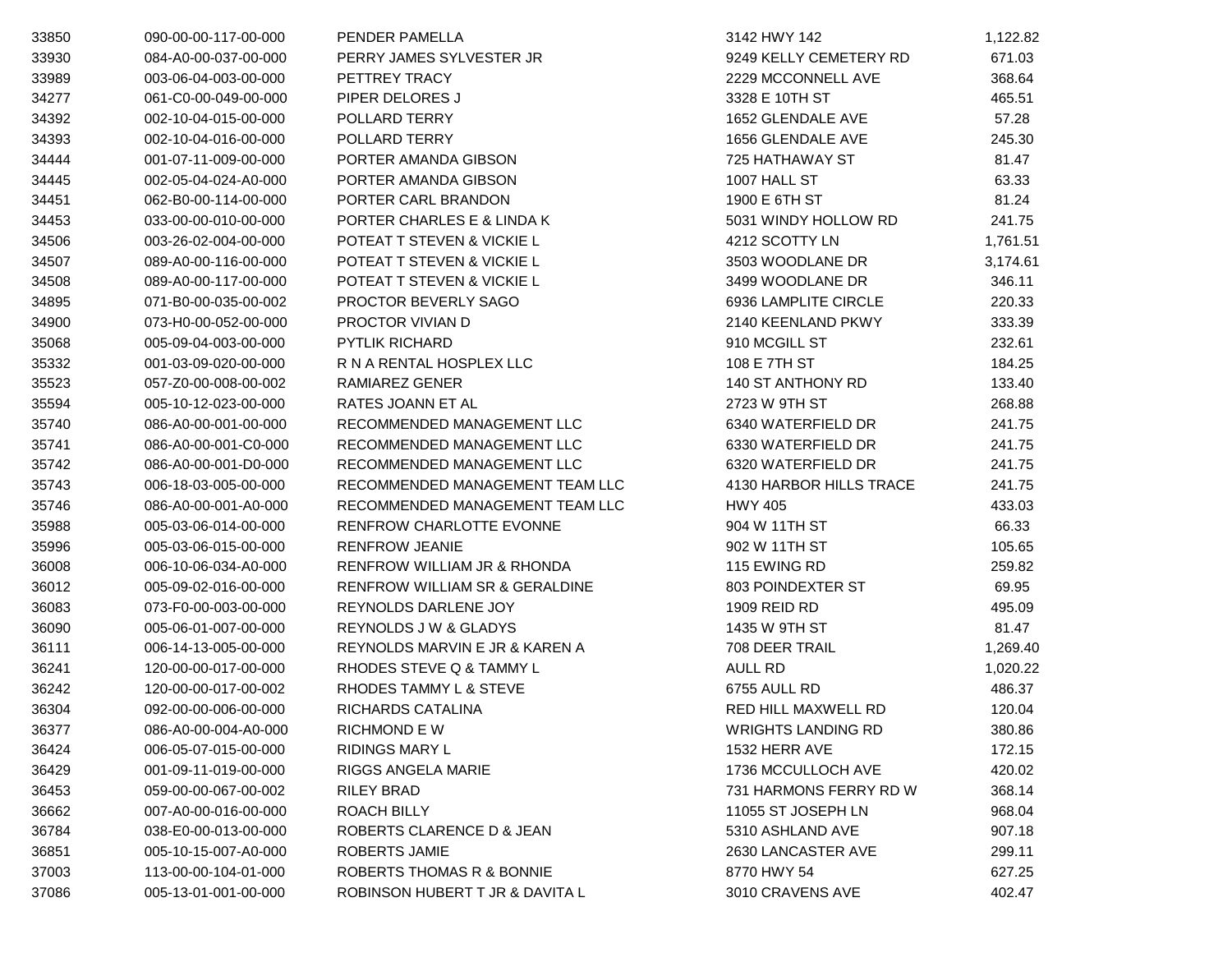| 37092 | 002-10-04-006-00-000 | ROBINSON KEITH M & PAULA L          | 1677 PARKDALE DR S         | 249.54   |
|-------|----------------------|-------------------------------------|----------------------------|----------|
| 37179 | 055-00-00-009-05-000 | ROBY MARY SPOA TRUST                | 110 CARLTON DR             | 6,958.87 |
| 37250 | 071-A0-00-140-00-004 | ROGERS CAROLYN                      | 6830 LESLIE LN             | 185.57   |
| 37370 | 073-Z0-00-108-00-002 | <b>ROSS HARLAN</b>                  | 418 REID RD                | 234.28   |
| 37535 | 085-00-00-009-00-003 | RUDISELL BRIAN                      | 7848 HWY 2830              | 515.96   |
| 37828 | 003-25-03-021-00-000 | SADDLER SHAUNA                      | 4334 LANDSDOWNE N          | 1,862.34 |
| 37851 | 073-Z0-00-122-00-004 | <b>SALAZAR HOMERO</b>               | 418 REID RD                | 185.57   |
| 37900 | 005-04-12-005-00-000 | <b>SAMPSON ERNIE</b>                | 1111 W 9TH ST              | 244.71   |
| 37901 | 006-08-02-030-00-000 | <b>SAMPSON ERNIE</b>                | 53 GILMOUR CT              | 246.52   |
| 37902 | 006-09-02-024-00-000 | <b>SAMPSON ERNIE</b>                | 1702 LOCK AVE              | 216.90   |
| 37903 | 001-09-11-018-00-000 | <b>SAMPSON ERNIE</b>                | 1734 MCCULLOCH AVE         | 310.60   |
| 37904 | 020-00-00-012-01-000 | <b>SAMPSON ERNIE</b>                | 620 HWY 1554               | 1,634.49 |
| 37910 | 005-04-12-008-00-000 | SAMPSON ROY COAL CO INC             | 811 PLUM ST                | 180.01   |
| 37911 | 005-06-03-013-00-000 | SAMPSON ROY E JR                    | 1426 W 9TH ST              | 319.04   |
| 37912 | 005-06-03-014-00-000 | SAMPSON ROY E JR                    | 1422 W 9TH ST              | 347.48   |
| 37973 | 058-00-00-146-00-000 | SANDERS CHARLES ROBERT & VIOLA M    | 972 BROWNS VALLEY RED HILL | 2,560.78 |
| 38000 | 005-03-14-012-00-000 | <b>SANDERS ROBERT</b>               | 900 W 13TH ST              | 108.66   |
| 38049 | 071-A0-00-056-00-005 | <b>SANTOS ANGELA</b>                | 6804 LAMPLITE CIRCLE       | 98.63    |
| 38051 | 073-Z0-00-114-00-002 | SANTOS JESENNIA                     | 418 REID RD                | 349.03   |
| 38174 | 071-Z0-00-012-00-002 | <b>SCHARTUNG BRANDON</b>            | 6845 HWY 2830              | 124.71   |
| 38340 | 005-12-01-010-00-000 | SCHROADER CALVIN SHELBY             | 1921 MCFARLAND AVE         | 198.30   |
| 38511 | 073-Z0-00-059-00-003 | <b>SEATON TINA</b>                  | 418 REID RD                | 109.05   |
| 38521 | 005-03-12-013-00-000 | SECRETARY OF VETERANS AFFAIRS       | 1219 NASSAU AVE            | 274.92   |
| 38632 | 001-09-12-001-00-000 | <b>SHADRICK ERNEST &amp; MAGGIE</b> | 2027 HUGHES AVE            | 206.99   |
| 38694 | 005-10-04-005-00-000 | SHAUNTEE MARY HELEN                 | 2015 W 9TH ST              | 261.64   |
| 38850 | 003-03-07-012-00-000 | SHEPHERD DONALD & GLORIA J          | 916 E 19TH ST              | 276.73   |
| 38903 | 071-B0-00-209-00-002 | <b>SHIREL KENNEY</b>                | 6924 LEAH LN               | 220.33   |
| 39008 | 005-01-01-015-00-000 | <b>SHOWN EVELYN</b>                 | 630 CEDAR ST               | 222.37   |
| 39090 | 005-01-08-028-00-000 | SIGAR MELISSA A                     | 727 WALNUT ST              | 274.92   |
| 39264 | 073-Z0-00-112-00-003 | <b>SIMPSON ROXIE</b>                | 418 REID RD                | 131.68   |
| 39311 | 049-00-00-041-00-000 | <b>SIMS JONATHON A</b>              | 2017 HWY 554               | 998.47   |
| 39351 | 015-A0-00-038-00-000 | SINNETT JAMES & JANICE              | 7034 HWY 815               | 229.01   |
| 39352 | 015-A0-00-039-00-000 | SINNETT JAMES JANICE & EMMA         | <b>HWY 815</b>             | 172.20   |
| 39355 | 002-05-04-010-00-000 | SINNETT MARY ELIZABETH              | 1000 JACKSON ST            | 60.31    |
| 39432 | 073-Z0-00-025-00-001 | <b>SLACK JESSE</b>                  | 418 REID RD                | 211.63   |
| 39566 | 003-07-07-009-00-000 | SMITH BRIAN C                       | 504 E 27TH ST              | 426.06   |
| 39675 | 130-00-00-061-00-000 | SMITH J C                           | <b>HWY 54</b>              | 101.71   |
| 39714 | 006-09-02-007-00-000 | <b>SMITH JUNIUS K</b>               | <b>1617 OHIO ST</b>        | 354.71   |
| 39739 | 071-A0-00-152-00-002 | <b>SMITH MARY</b>                   | 6878 LESLIE LN             | 168.17   |
| 39801 | 071-B0-00-050-00-004 | <b>SMITH RETA</b>                   | 6953 LESLIE LN             | 185.57   |
| 39817 | 071-A0-00-119-00-007 | <b>SMITH ROBIN &amp; RACHEL</b>     | 6724 LESLIE LN             | 133.40   |
| 39839 | 006-06-06-006-00-000 | <b>SMITH SANDRA F</b>               | 1523 W 4TH ST              | 267.05   |
| 39911 | 107-00-00-033-00-000 | SNELSON JESSIE OLIVER               | <b>GOBLER FORD RD</b>      | 113.89   |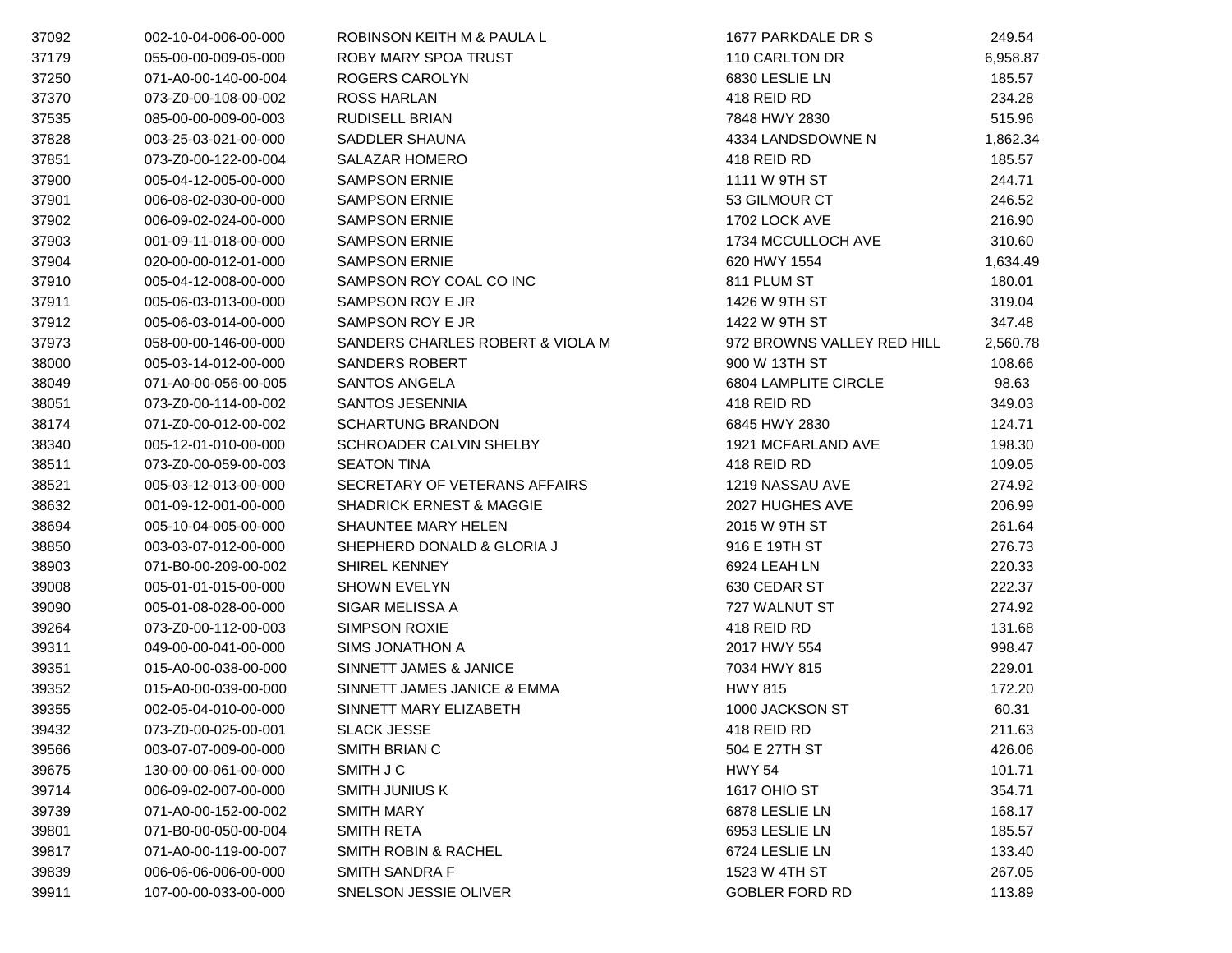| 39913 | 002-08-03-008-00-000 | SNIDER KENNETH E                              | 1701 LEITCHFIELD RD         | 961.65   |
|-------|----------------------|-----------------------------------------------|-----------------------------|----------|
| 39947 | 071-A0-00-035-00-003 | SNYDER MELLISSA                               | <b>6871 LAMPLITE CIRCLE</b> | 168.17   |
| 39948 | 001-03-04-019-00-000 | <b>SNYDER MICHAEL G</b>                       | 627 DAVIESS ST              | 425.45   |
| 40009 | 001-08-07-010-00-000 | SORRELLS ROBERT A & SANDRA                    | 726 STONE ST                | 207.83   |
| 40205 | 004-22-28-003-00-000 | SPENCER BARRY L & CARLA A                     | 2349 SECRETARIAT DR         | 1,309.41 |
| 40295 | 084-00-00-057-00-000 | <b>SPURRIER STEVE</b>                         | 8931 AUBREY RD              | 735.01   |
| 40333 | 003-12-10-019-00-000 | STALLINGS CHRISTOPHER A                       | 608 STOCKTON DR             | 663.05   |
| 40714 | 005-09-01-001-00-000 | STEWART CHARLES R & PAULA H                   | 802 POINDEXTER ST           | 185.43   |
| 40723 | 059-A0-00-042-00-000 | STEWART EDWARD R ESTATE                       | 390 HWY 140 W               | 163.50   |
| 40731 | 005-06-06-038-00-000 | STEWART JAMES M                               | 1222 W 11TH ST              | 214.48   |
| 40786 | 058-00-00-026-00-000 | STILLEY JERRY T & DENISE O                    | 10088 HWY 431               | 778.88   |
| 40804 | 011-00-00-023-00-000 | STINNETT JASON W & MELISSA M HOWARD           | 9805 HWY 60 W               | 1,150.62 |
| 40811 | 096-00-00-034-00-005 | <b>STINNETT KEVIN</b>                         | 347 POTTS RD                | 82.98    |
| 40824 | 003-10-05-016-00-000 | STINNETT MARY LOU                             | 3207 JEFFERSON ST           | 377.11   |
| 41055 | 002-01-08-001-00-000 | STRAWN BERNIE C & JANICE B                    | 1304 ST ANN ST              | 1,052.37 |
| 41275 | 003-01-01-004-00-000 | <b>SUNN WILLIAM LOGAN</b>                     | 109 W 19TH ST               | 557.25   |
| 41312 | 073-F0-00-046-00-000 | SUTHERLAND JAMES JR & AMANDA M                | 4920 CAMBRIDGE DR           | 1,211.47 |
| 41336 | 071-A0-00-073-00-004 | <b>SUTTON KEITH</b>                           | 6881 LESLIE LN              | 150.79   |
| 41393 | 073-B0-00-017-00-000 | SWEENEY JOHN M & WANDA M                      | 4925 GRAHAM LN              | 968.04   |
| 41451 | 003-38-09-334-00-000 | SZETELA TINA M                                | 2987 SUMMER POINT CT        | 3,408.16 |
| 41596 | 020-00-00-032-00-000 | TANNER RONALD & MARGARET A                    | 1870 FOGLE RD               | 893.27   |
| 41617 | 006-04-02-015-00-000 | TAPP MAKAYLA ERIN NICOLE                      | 29 PLUM ST                  | 225.96   |
| 41710 | 003-01-11-011-00-000 | <b>TAYLOR EDWIN E</b>                         | 2207 FREDERICA ST           | 1,574.72 |
| 42029 | 059-A0-00-015-00-000 | THE PACIFIC WEST GROUP INC                    | 209 HWY 140 W               | 206.99   |
| 42856 | 041-Z0-00-014-00-003 | <b>TOMAS MAGDALENA</b>                        | 4040 PARK DR                | 100.34   |
| 42935 | 003-10-02-024-00-000 | <b>TOOTERS LAWN MOWERS PARTS &amp; REPAIR</b> | 3210 JEFFERSON ST           | 628.58   |
| 42941 | 005-05-08-004-00-000 | TORRES KERRI A & ANGEL L III                  | 708 GEORGE ST               | 84.47    |
| 43347 | 097-Z0-00-069-00-005 | <b>TUCKER JASON</b>                           | 8400 HWY 405                | 811.56   |
| 43467 | 004-04-05-001-00-000 | TURNER THOMAS A JR & JANET                    | 800 HILL AVE                | 546.97   |
| 43693 | 034-00-00-030-00-000 | VANCE DOUGLAS W                               | 4564 HWY 554                | 1,286.24 |
| 43844 | 071-A0-00-094-00-004 | <b>VELASCO OTILIO HERNANDEZ</b>               | 6783 LESLIE LN              | 107.35   |
| 44293 | 102-00-00-066-00-004 | <b>WALTON ANDREW C</b>                        | 6420 OLD STATE RD           | 89.93    |
| 44390 | 005-09-08-005-00-000 | WARD NEILL T                                  | 1119 WERNER AVE             | 293.04   |
| 44603 | 122-00-00-067-01-001 | <b>WATHEN JOHN &amp; ANGELA</b>               | 8159 CRISP RD               | 568.13   |
| 44664 | 005-04-05-022-00-000 | <b>WATKINS KEITH</b>                          | 625 POPLAR ST               | 93.52    |
| 44667 | 005-10-11-006-00-000 | <b>WATKINS LAURA E</b>                        | 2523 W 8TH ST               | 316.65   |
| 44683 | 062-B0-00-074-00-000 | <b>WATSON BRENDA JUNE &amp;</b>               | 2004 MCCULLOCH AVE          | 172.20   |
| 44687 | 073-Z0-00-076-00-001 | <b>WATSON GLENN ESTATE</b>                    | 418 REID RD                 | 89.93    |
| 44800 | 075-00-00-061-01-000 | <b>WEBER DELBERTA</b>                         | 5330 MILLERS MILL RD        | 81.24    |
| 44945 | 071-A0-00-082-00-005 | <b>WEISMAN BEVERLY</b>                        | 6845 LESLIE LN              | 124.71   |
| 45229 | 003-11-12-009-00-000 | <b>WESTERFEILD TW</b>                         | 941 DIXIANA DR              | 2,627.43 |
| 45301 | 063-A0-00-050-00-000 | WESTERFIELD TERRY W & DANA M                  | 1839 FOORS LN               | 6,375.79 |
| 45302 | 005-08-01-023-00-000 | <b>WESTERFIELD TERRY WAYNE</b>                | 1201 BOSLEY RD              | 2,230.99 |
|       |                      |                                               |                             |          |